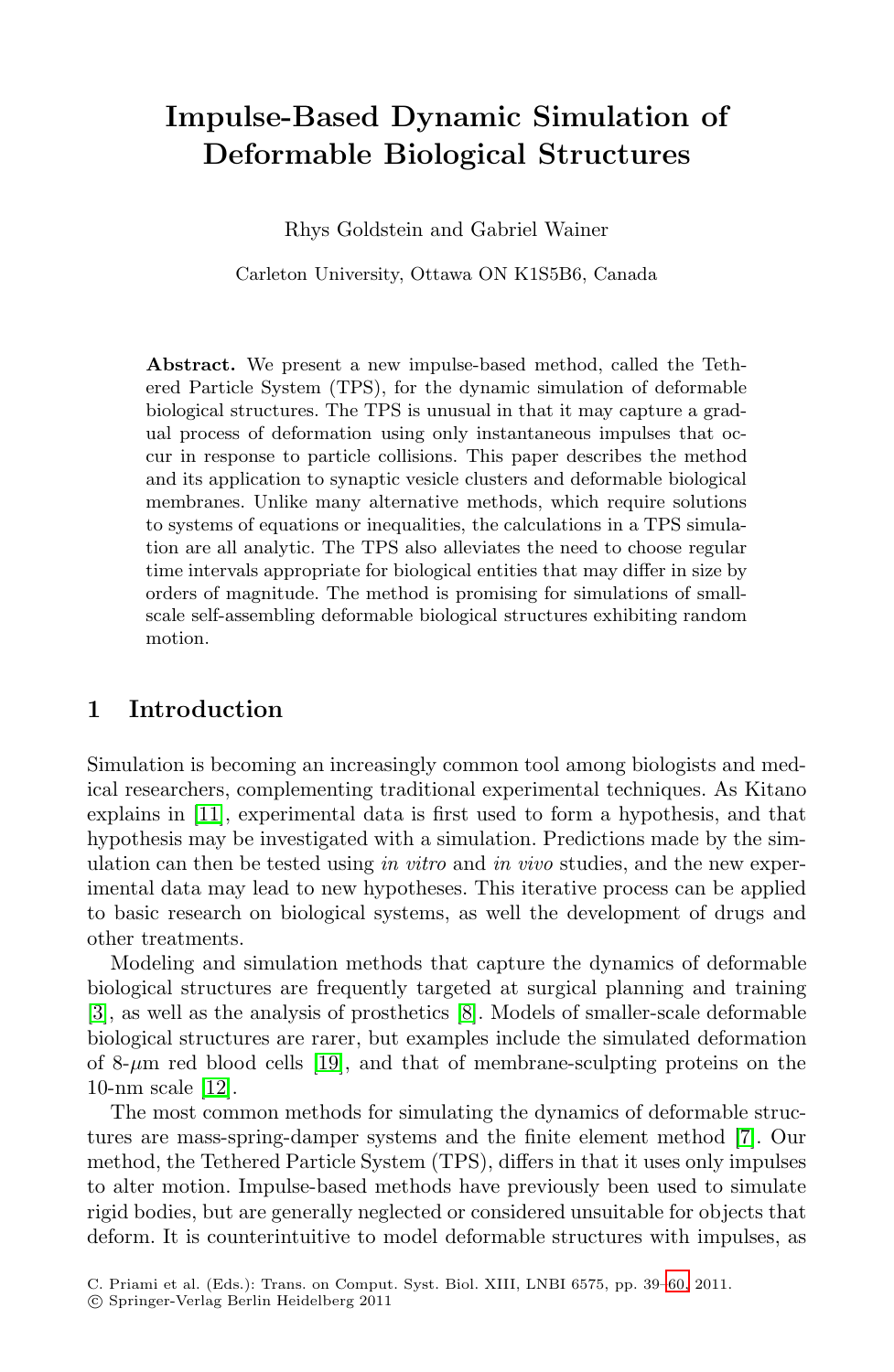impulses are instantaneous whereas the deformation of an object is a continuous process that may require a significant length of time. Nevertheless, if one represents a deformable structure as a network of a large number of particles, then numerous collisions and impulses between those particles may produce the effect of a gradual deformation of the overall structure.

We demonstrate that impulse[-ba](#page-4-0)sed methods provide a relatively simple way to [allo](#page-12-0)w deformable biological structures to assemble themselves from rigid particles representing proteins and other biological entities. Also, with an impulsebase[d s](#page-19-0)imulation, it is easy to incorporate the random motion exhibited by these small biological objects. The TPS proved useful for the simulation of deformable vesicle clusters in a presynaptic nerve terminal, which form from interactions between randomly-moving synaptic vesicles and synapsin protein.

Section 2 provides an overview of existing dynamic simulation methods for both rigid bodies and deformable structures. Section 3 describes the TPS method in detail, and Section 4 presents TPS models of synaptic vesicle clusters and various deformable membranes. Strengths and weaknesses of the new method are discussed in Section 5.

## <span id="page-1-0"></span>**2 Dynamic Simulation Methods**

We use the phrase "dynamic simulation" to indicate the simulation of motion using laws of classical dynamics. Here we describe several pre-existing dynamic simulation methods, some intended for rigid bodies and others designed for deformable structures.

### **2.1 Dynamic Simulation of Rigid Bodies**

This section reviews methods for the dynamic simulation of rigid bodies. In these methods, object deformation may be represented by a loss of kinetic energy, for example, or an overlapping of objects. If [an](#page-21-3) object's changing shape is modeled, however, then we classify it as a deformable structure instead of a rigid body.

"Impulse-based" methods are perhaps the most obvious approach to the dynamic simulation of rigid bodies. An impulse-based method involves two tasks: collision detection (the task of calculating the time at which any two objects come into contact) and collision [resp](#page-21-4)onse (the task of computing the new trajectories of two colliding objects). In response to a collision, the trajectory of an object changes instantaneously in simulated time. The instantaneous change in the momentum of the object is referred to as an "impulse" [13].

Because impulse-based methods assume instantaneous contacts, the approach seems inappropriate for the modeling of stable contacts. If a ball is rolling across a table, for example, it remains in contact with the table for a length of time. In his 1996 Ph.D. thesis, Brian Mirtich demonstrated that stable contacts could be modeled as sequences of independent collisions [14]. Consider an impulsebased simulation of an object bouncing along a horizontal surface. Provided each bounce was sufficiently short in height and duration, the model could accurately represent a ball rolling across a table.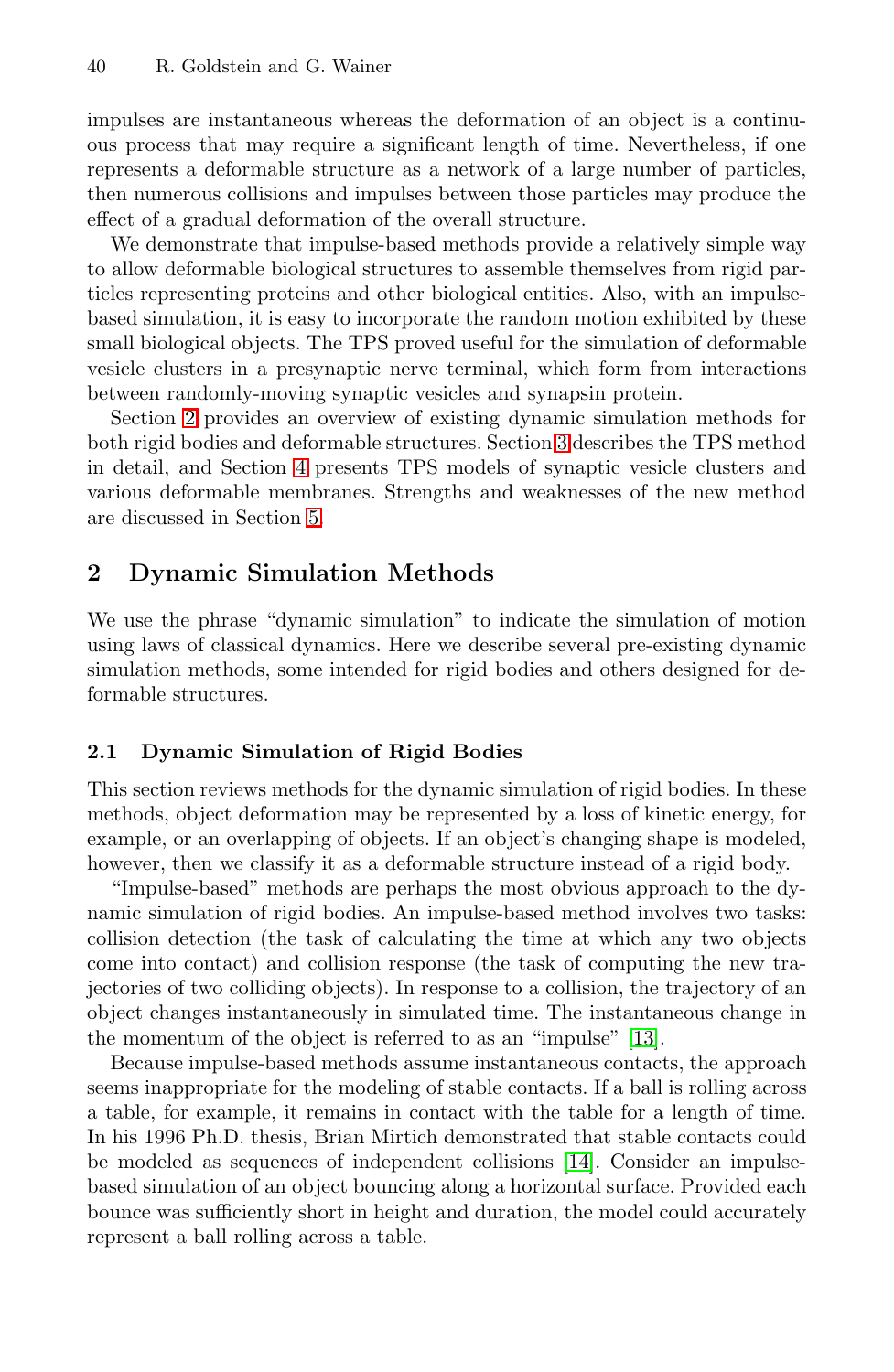Another well-known drawback to impulse-based methods is possibility of simultaneous or nearly-simultaneous collisions. Consider a situation in which a small object is directly between two much larger approaching objects. After the first large object hits it, the small object may end up travelling back and forth between the larger objects [in](#page-20-0) a long sequence of nearly-simultaneous collisions. This might require considerable computational effort. If kinetic energy is lost in each collision, then it is possible for the sequence of collisions to become infinite, slowing the simulation to a halt.

One advantage to impulse-based simulation is the simplicity of the method. If one is to implement an algorithm to detect colli[sio](#page-20-0)ns between pairs of objects, which is necessary in perhaps all of the competing methods, it is a simple matter to apply the law of conservation of momentum to give the two objects new trajectories. The constraint-based method of [1], by contrast, may compute new trajectories for more than [two](#page-21-5) objects simultaneously. This is done by minimizing a linear function constrained by a system of linear inequalities. Depending on the model, this problem may be NP-hard, may have no solutions, or may have multiple different solutions.

<span id="page-2-0"></span>Both impulse-based methods and the constraint-based method of [1] prevent the penetration of objects. "Penalty methods" differ in that they allow approaching objects to overlap slightly upon colliding. Typically, a spring is temporarily inserted between colliding objects; the more the objects overlap, the stronger the restoring force of the compressed spring [15].

#### **2.2 Dynamic Simulation of Deformable Structures**

We now review methods for the dynamic simulation of deformable structures, as opposed to rigid bodies. Note that phrase "dynamic simulation" excludes a wide range of methods for modeling deformable structures. An algorithm that fits a spline to a cross-sectional image of a human lung, for example, certainly models a deformable structure. But unless the motion of the lung is predicted [from](#page-21-6) laws of physics, we would not consider it a dynamic simulation.

One way to mod[el a](#page-1-0) deformable structure is with a set of point masses. Each ma[ss is](#page-1-0) connected to its neighbors with a spring and possibly a damper. A spring applies a force that, depending on its present length, attracts or repels the masses on either end. A damper applies a force that decreases the relative speed of the masses on either end. These "mass-spring-damper" systems can be used to simul[ate](#page-20-1) the dynamics of deformable structures by predicting the acceleration of each mass, at regular time intervals, according to spring, damper, and external forces [16]. The mass-spring-damper method is essentially a penalty method like those described in Section 2.1 for rigid bodies. The difference is that the springs in Section 2.1 are inserted temporarily between detached colliding objects, whereas in this case the springs tend to be permanent and the point masses do not necessarily represent distinct objects.

Some mass-spring-damper models use spherical particles instead of point masses. This technique is used in [5] to simplify the detection of collisions between deformable objects. Each object is composed of several overlapping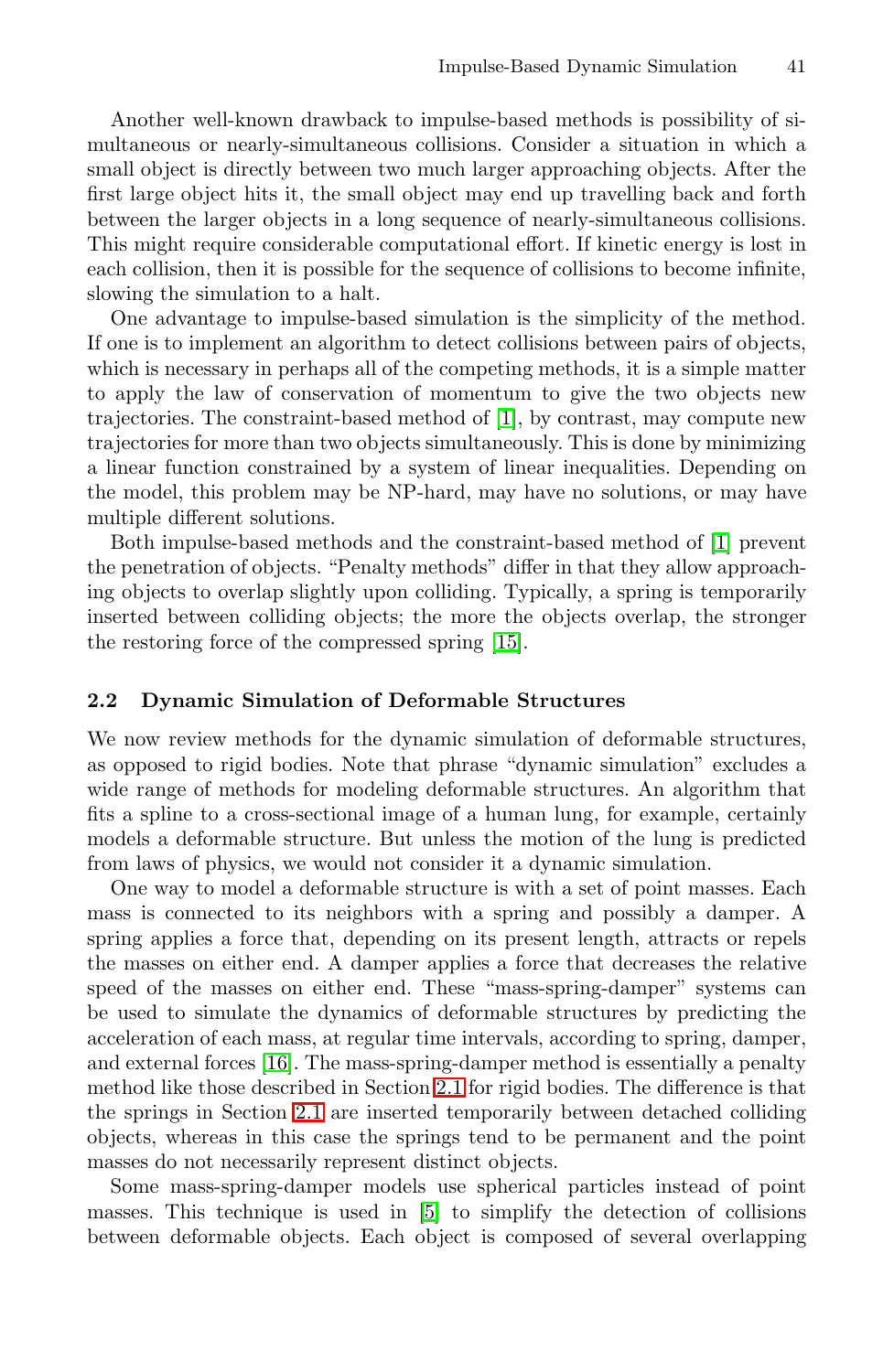spherical particles. Instead of detecting collisions between the possibly-concave surfaces of these objects, only collisions between particles are considered. A similar approach is taken in [9], which incorporates friction, viscous forces, and the fracture of deformable objects.

Mass-spring-damper methods are used extensively in computer graphics. They [a](#page-21-2)re considered computationally efficient, but not particularly accurate. Incompressible deformable objects and nearly-rigid thin membranes are difficult to model, and appropriate spring parameters may be difficult to determine. Stiff objects, modeled using springs with large restoring forces, threaten the stability of mass-spring-damper simulations. Techniques have been developed to address the stiffness problem. The simplest solution is to decrease the time step, though this increases computational costs.

A popular alternative to mass-spring-damper systems is the "finite element method" (FEM) [7]. FEM actually refers to a more general mathematical technique, but we will refer to it as a dynamic simulation method for deformable structures. In an FEM model, a deformable object is represented as a set of adjacent polyhedra. Each polyhedron, or "element", has a set of vertices, or "nodes". Although recorded attributes are associated with each node, material properties can be obtained at every point in each element by interpolating the attributes of each node. Positions of each node may change at each time step. FEM simulations are considered to be more accu[rate](#page-21-7), but also more computationally intensive, than those based on mass-spring-damper models. The FEM is most efficient with metals and materials that exhibit relatively little deformation. Highly deformable materials, like soft biological tissues, require frequent re-calculation of large mass and stiffness matrices that depend on the positions of the nodes.

Impulse-based methods, like those used for rigid bodies, tend to be either [ne](#page-21-8)glected or avoided for the dynamic simulation of deformable structures. A literature search revealed an "impulse response deformation model" [18], which does simulate the dynamics of deformable structures, but is not an impulsebased [meth](#page-21-4)od despite its name. In this case the term "impulse" refers to an initial perturbation in an object's shape. Convolution integrals are used to track the object's shape after the perturbation.

The possibility of applying impulse-based methods to deformable objects is [ac](#page-20-2)knowledged in [10], but quickly dismissed with the [as](#page-21-9)sertion that "impulsebased methods assume short contacts only, and therefore they are not suitable for soft objects". The argument is intuitive: impulses are instantaneous changes in momentum, whereas the deformation of an object is a gradual process that takes place over time. In [14], Mirtich states that the strongest restriction of impulse-based methods is that models are comprised of only rigid bodies.

The pre-existing method that most closely fits the phrase "impulse-based dynamic simulation of deformable structures" was developed recently to simulate inextensible cloth [2], as well as volume-conserving deformable objects [6]. In both cases, impulses are applied simultaneously to all particles in a structure at regular intervals. Because the purpose of these impulses is to constrain either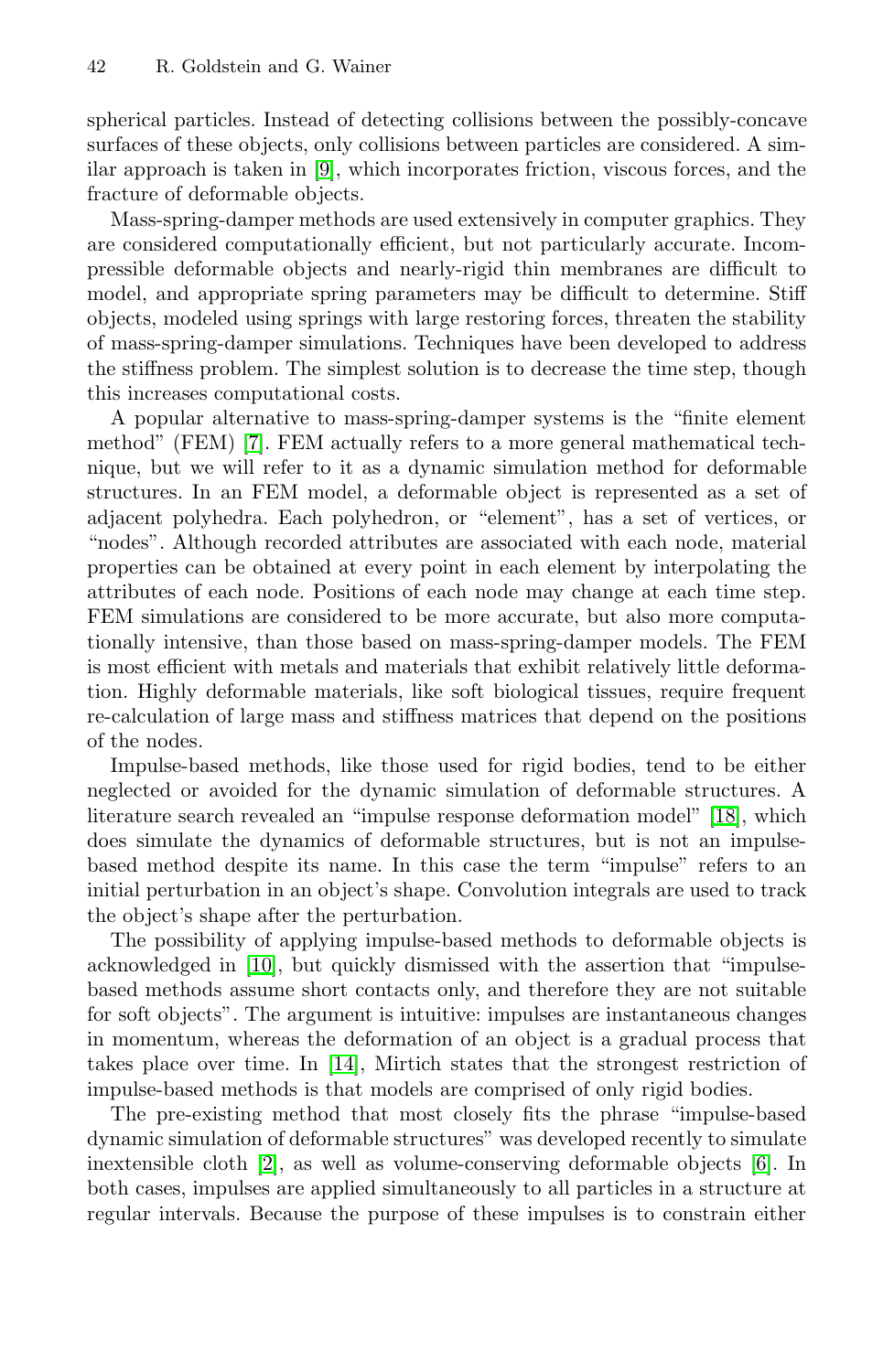<span id="page-4-0"></span>the distances or volumes between the particles, the method can be classified as constraint-based as well as impulse-based. The simulations of [2] and [6] differ from impulse-based rigid body simulations in that, in the latter, impulses occur in response to collisions and not at regular intervals.

## **3 Tethered Particle System Method**

<span id="page-4-1"></span>A TPS model tracks the positions and velocities of numerous particles, each with a fixed mass, that interact with one another via collisions. The TPS method is unusual in that it is an impulse-based method, meaning that any change in a particle's velocity is instantaneous, yet the method is designed for representing structures that deform over a length of time. The key idea is that a deformable structure may be represented by a group of particles; even though each individual particle changes velocity in a sequence of instantaneous impulses, the configuration of the particles in the group changes in a seemingly gradual process over time. This section provides a detailed description of the TPS method, including key equations.

## **3.1 Blocking and Tethering Collisions**

In order for a group of particles to exhibit any structure at all, the distances between certain pairs of particles in the group must be regulated or restricted. In a TPS model, t[he](#page-5-0) distance between a pair of particles is constrained by two types of collisions: "blocking collisions" and "tethering collisions".

Wha[t w](#page-5-1)e refer to as a "blocking collision" is what one normally associates with the word "collision". As illustrated in Figure 1a, a blocking collision occurs when two approaching particles reach an inner limiting distance. This "blocking distance" is represented by  $\Delta u_{blocking}$ .

Note that although we will frequently depict a particle as a circle or sphere of some radius, neither the shape nor the size of a particle [is ex](#page-5-2)plicitly defined in a TPS model. The particles in Figure 1 could have been drawn as larger circles, for instance, perhaps overlapping with one another at the time of collision.

The particles in Figure 1a are shown rebounding at a similar angle to that at which they had been approaching[. T](#page-20-0)his indicates that the collision is elastic, meaning that no kinetic energy is lost. When real-world objects collide, they deform and absorb kinetic energy. Although individual particles in a TPS have no shape and do not explicitly deform, we may wish to account for energy loss in particle collisions. The loss of kinetic energy in the inelastic collision of Figure 1b causes the particles to rebound at a smaller angle.

Energy loss due to collisions is generally modeled with a parameter called the "coefficient of restitution", which expresses the ratio of the post-collision relative speed of two particles to the pre-collision relative speed [1]. In a TPS model, different coefficients are used for different types of collisions. In a blocking collision, the coefficient of restitution is referred to as the "rebounding coefficient", and is represented by  $c_{rebound}$ . We will assume  $0 \leq c_{rebound} \leq 1$ , with  $c_{rebound} = 0$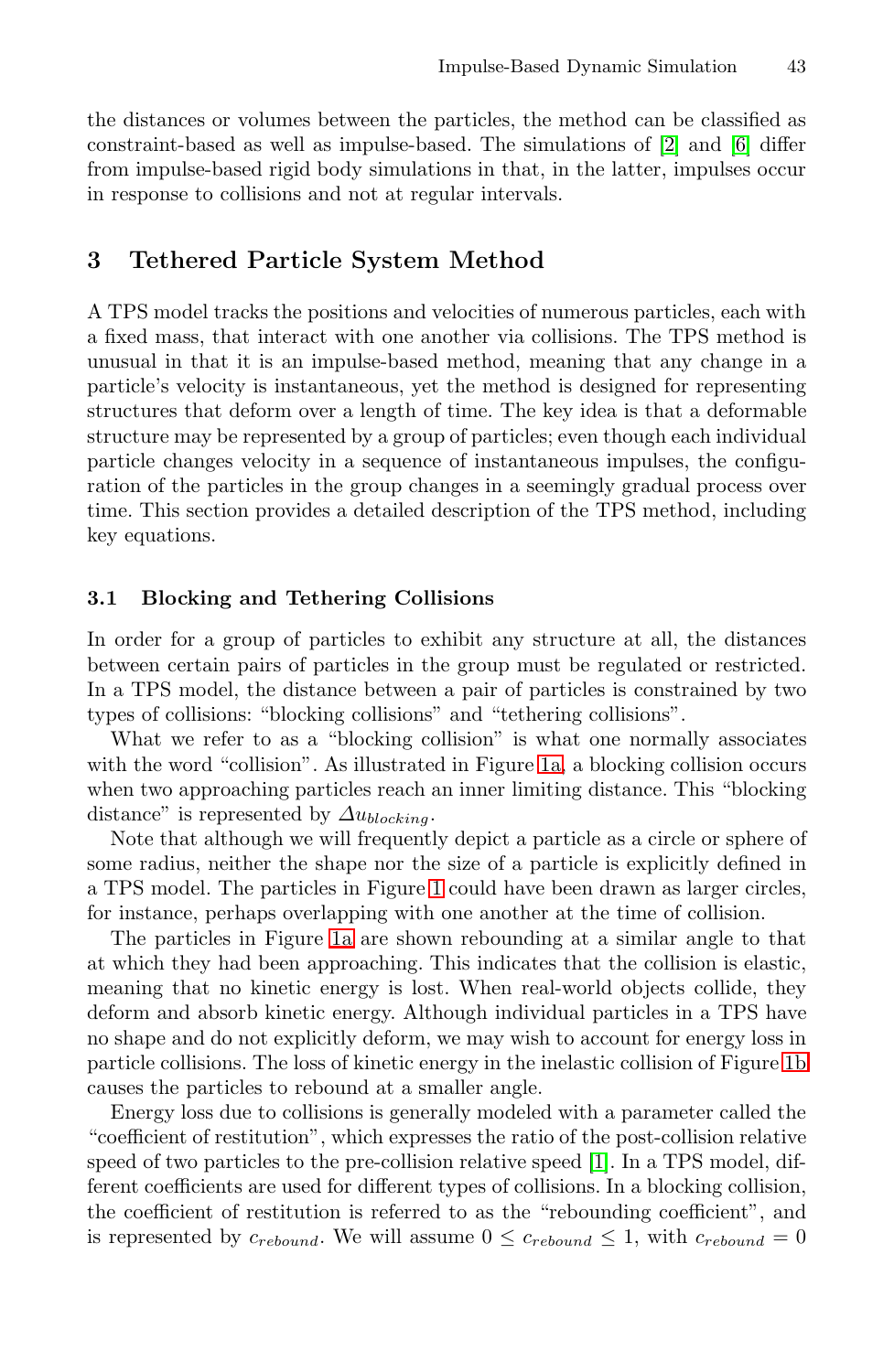<span id="page-5-2"></span><span id="page-5-1"></span><span id="page-5-0"></span>

**Fig. 1.** Illustrations of blocking collisions, in which pairs of approaching particles reach the blocking distance  $\Delta u_{blocking}$  and rebound. In (a) the collision is elastic, whereas (b) depicts an inelastic collision.

indicating maximum energy loss, and  $c_{rebound} = 1$  indicating a perfectly elastic collision.

Any two specific particles may be tethered together at the start of a simulation. Also, when a blocking collision occurs between two particles, they may become tethered. If two particles are tethered and moving away from one another, and if they reach the "tethering distance"  $\Delta u_{tethering}$ , then one of two things may happen. The particles may become untethered, in which case they continue moving away from one another. O[the](#page-6-0)rwise the particles remain tethered, undergo a tethering collision, and retract inwards. The phrase "tethering collision" is unintuitive because one normally expects a collision to occur only between approaching objects. We use the word "collision" for separating particles as well so that we can apply the phrases "collision detection" and "collision response" to either type of particle-particle interaction.

A tethering collision may be envisioned as a situation in which a cord has complet[ely u](#page-6-1)nravelled, and therefore delivers an inward impulse to the particles attached to it on either end. Such a cord is illustrated in Figure 2a. Initially, the cord is slack (solid line). As the particles move apart, the cord unravels and eventually becomes taut (dotted lines). At that point, the particles change direction and move inwards. Unlike a spring in a mass-spring-damper model, a cord in a TPS model has no effect on either particle before reaching its maximum length.

Figure 2a is meant to portray an elastic tethering collision, as the particles end up approaching one another at the same relative angle at which that had been separating. Figure 2b, by contrast, illustrates an inelastic tethering collision in which energy is lost. The particles end up approaching at a smaller angle. To address energy loss in tethering collisions, we introduce another type of coefficient of restitution. We refer to it as the "retraction coefficient", and represent it with  $c_{retract}$  satisfying  $0 \leq c_{retract} \leq 1$ .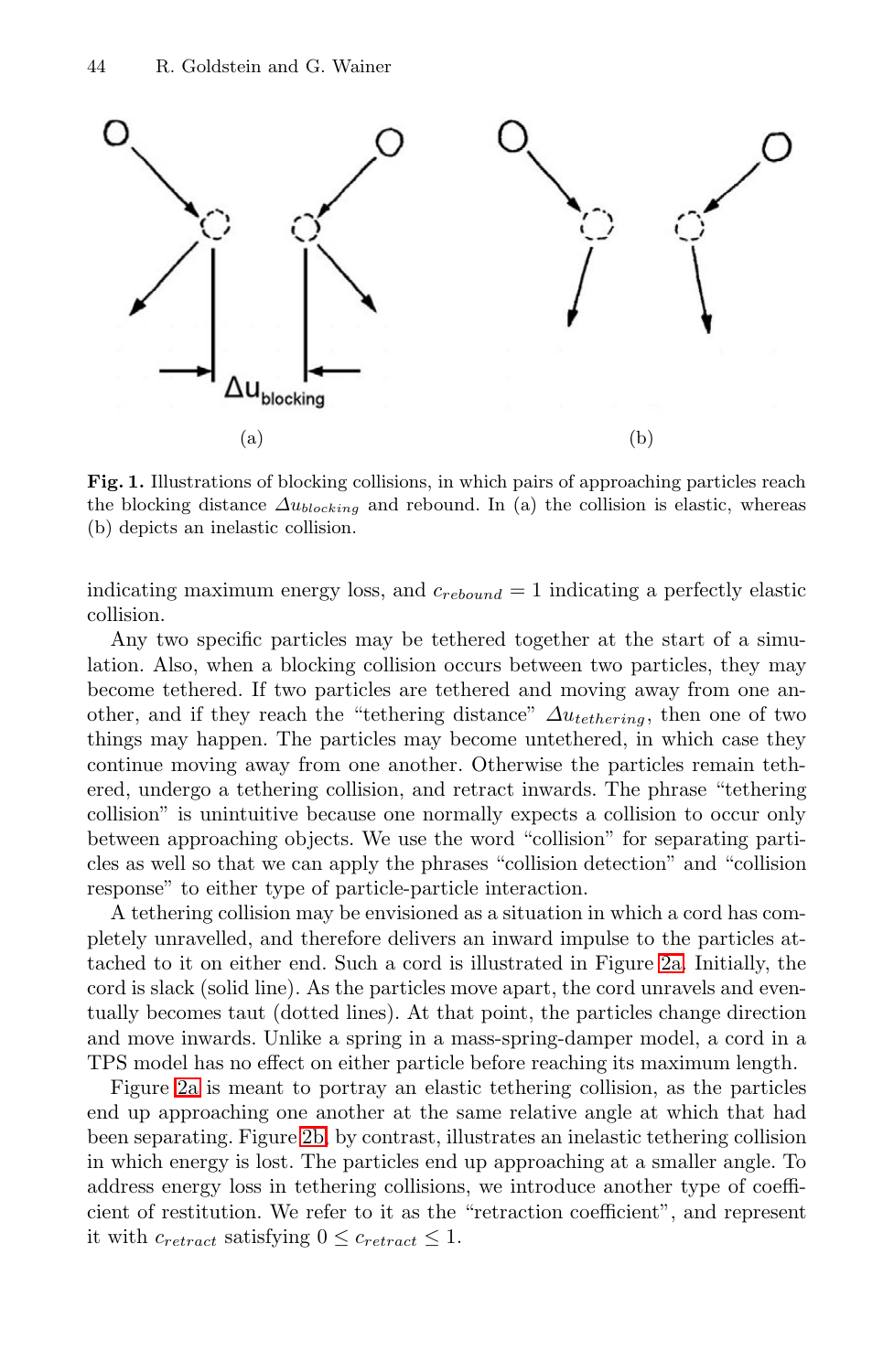<span id="page-6-1"></span><span id="page-6-0"></span>

**Fig. 2.** Illustrations of tethering collisions, in which pairs of separating tethered particles reach the tethering distance  $\Delta u_{tethering}$  and retract. In (a) the tethering collision is elastic, whereas (b) depicts an inelastic collision.

## <span id="page-6-2"></span>**3.2 Basic Simulation Procedure**

Suppose we have two p[art](#page-6-2)icles, A and B. T[heir](#page-6-2) masses are  $m_A$  and  $m_B$  respectively, their current positions are  $u_A$  and  $u_B$ , and their velocities are  $v_A$  and  $v_B$ . The distance  $\Delta u$  between the particles can be expressed as a function of the time  $\Delta t$ .

$$
\Delta u = \sqrt{\sum \left( \left( (\boldsymbol{u}_B + \boldsymbol{v}_B \cdot \Delta t) - (\boldsymbol{u}_A + \boldsymbol{v}_A \cdot \Delta t) \right)^2 \right)}
$$
(1)

The basic procedure in a TPS simulation is to repeatedly solve (1) for  $\Delta t$  for all pairs of relatively close particles. Solving (1) with  $\Delta u = \Delta u_{blocking}$  yields the time remaining before a blocking collision, whereas  $\Delta u = \Delta u_{tethering}$  gives the time of a tethering collision. Time is advanced by the smallest calculated value of  $\Delta t$ , the time remaining before the next collision. When that collision occurs, the new velocities of the two particles involved are calculated from (2), and the process repeats.

$$
\boldsymbol{v}_A' = \boldsymbol{v}_A + \frac{\Delta p}{m_A} \n\boldsymbol{v}_B' = \boldsymbol{v}_B - \frac{\Delta p}{m_B}
$$
\n(2)

The vector  $\Delta p$  above is the impulse, the change in momentum of particle A as a result of the collision. To obtain its value, it is useful to calculate the following vectors. Note that  $v_{\hat{u}}$  is the relative velocity of the particles projected onto the axis between them.

$$
\hat{u} = \frac{\hat{u}_B - \hat{u}_A}{\sqrt{\sum_{AB} (\hat{u}_B - \hat{u}_A)^2}}
$$

$$
\boldsymbol{v}_{AB} = \boldsymbol{v}_B - \boldsymbol{v}_A
$$

$$
\boldsymbol{v}_{\hat{u}} = \sum (\boldsymbol{v}_{AB} \cdot \hat{u}) \cdot \hat{u}
$$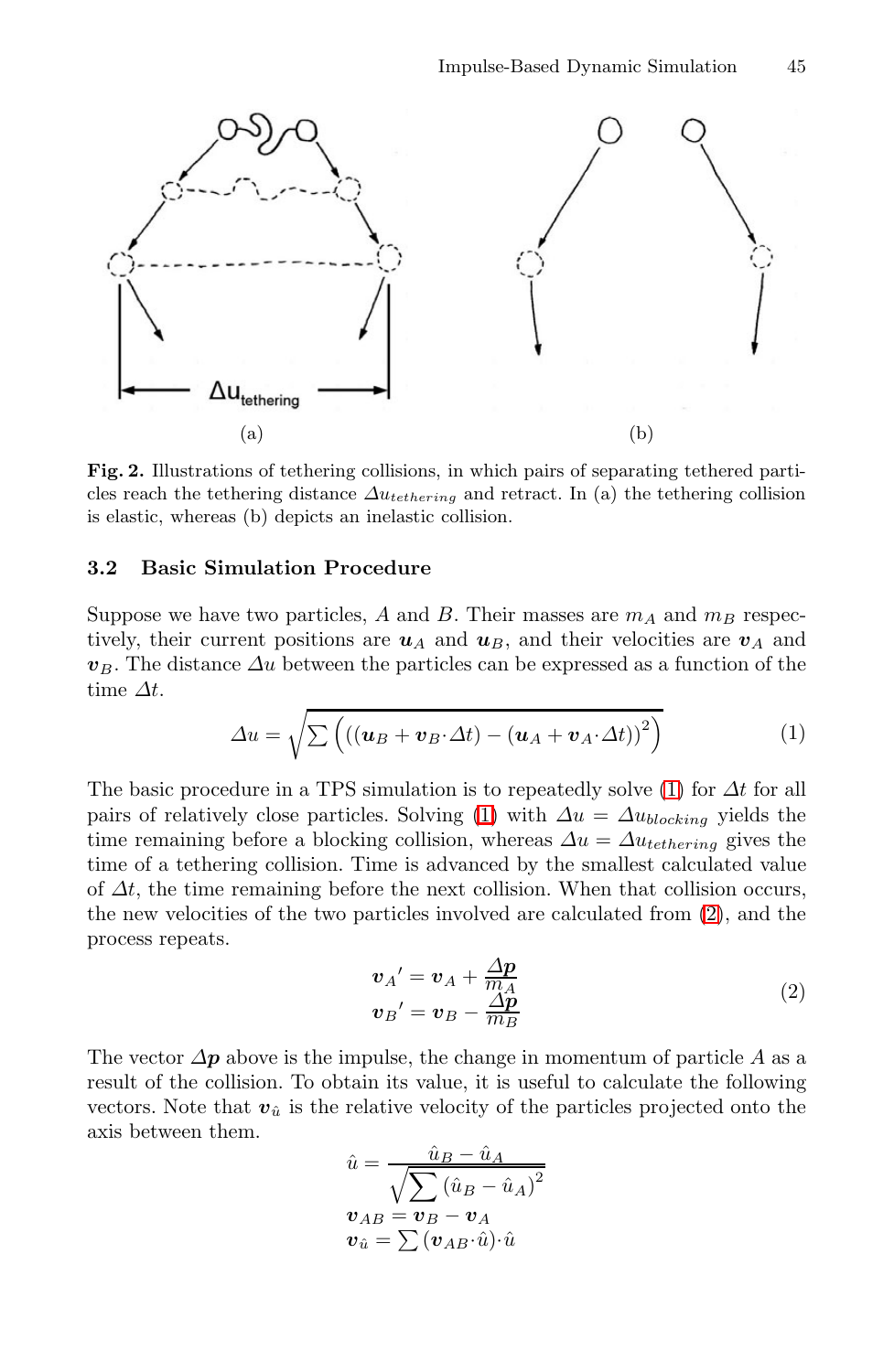If the particles rebound or retract, then  $\Delta p$  can be calculated from (3) below with  $c_{\text{restrictive}}$  being either  $c_{\text{rebound}}$  or  $c_{\text{retract}}$ .

$$
\Delta p = \left(\frac{1}{m_A} + \frac{1}{m_B}\right)^{-1} \cdot \left(1 + c_{restrictive}\right) \cdot v_{\hat{u}} \tag{3}
$$

The actual computations performed are complicated by the possibility of revolution, simultaneous and nearly-simultaneous collisions, and random impulses. These concepts are described in Sections 3.3, 3.4, and 3.6. The TPS remains simpler than most deformable structure simulation methods in that all unknown variables can be calculated analytically from explicit formulas. There are no systems of equations or inequalities that need t[o b](#page-7-0)e solved simultaneously or iteratively.

## **3.3 Revolution**

Note that it is the tethering collisions that distinguish the TPS from more traditional particle collision algorithms. They place potentially-useful outer limits on the distances between certain pairs of particles, but introduce a performance problem that must be addressed. The problem is illustrated in Figure 3. Particle A remains stationary because it has an infinite mass, whereas particle B is in motion with a finite mass. The two particles remain tethered, and undergo a sequence of elastic tethering collisions. Immediately after each collision, particle B approaches A at a relatively small angle  $\theta$ .

<span id="page-7-0"></span>Note that at any stage in a TPS simulation, time is advanced by an irregular interval to that of the next collision. The greater the frequency with which collisions occur, the slower the simulation progresses. The problem with the above scenario is that, if  $\theta$  is small, the tethering collisions become extremely



Fig. 3. A scenario in which particle B revolves around A in a sequence of tethering collisions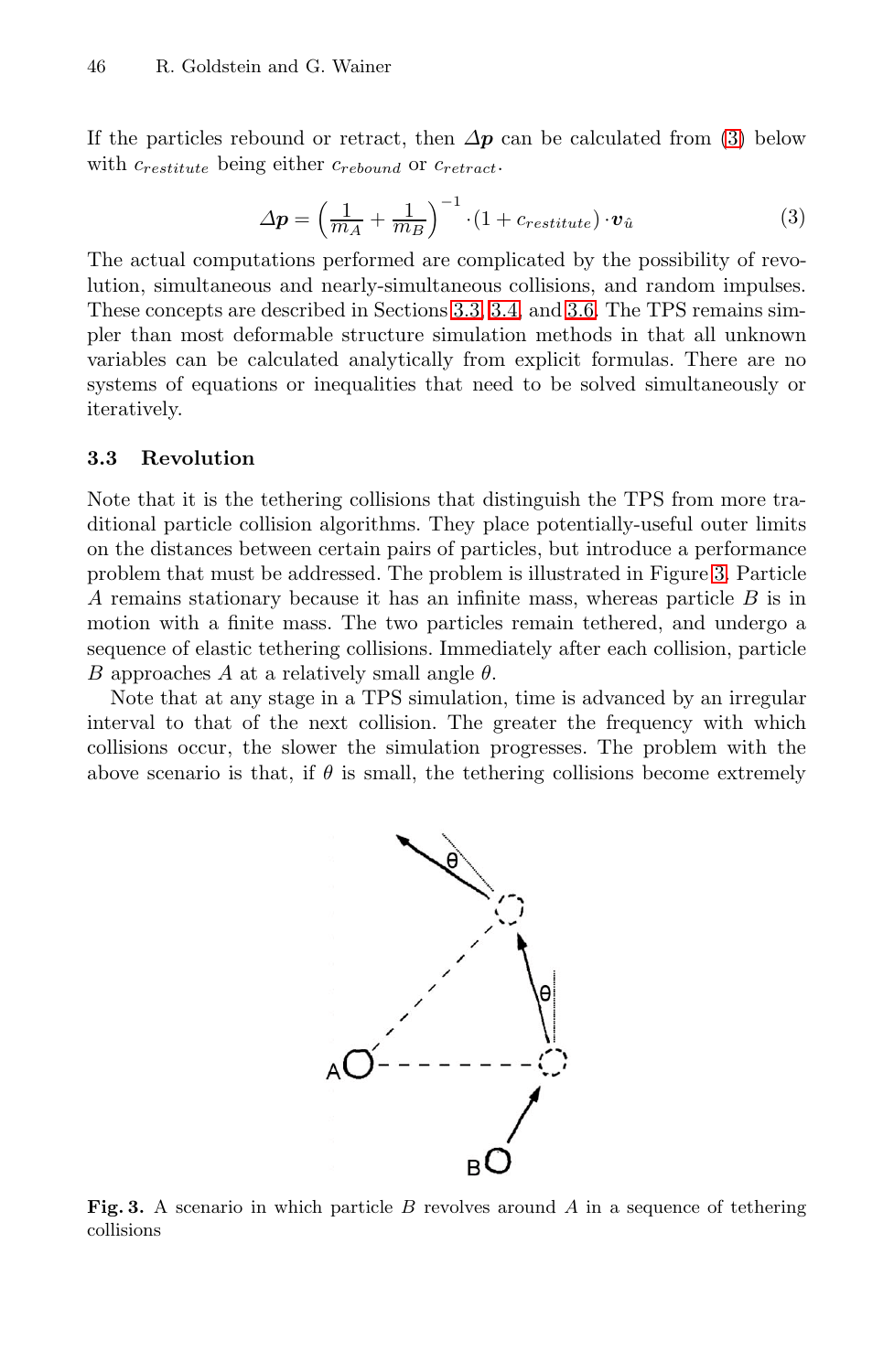frequent and the simulation may become impractically slow. Worse, if  $\theta = 0$ , then time cannot be advanced at all without violating the constraint of  $\Delta u_{tetherina}$ on the distance between  $A$  and  $B$ . The problem still exists if the mass of  $A$  is finite, and is exacerbated by small values of  $c_{retract}$ .

To address the problem, we place a lower limit  $\theta_{revolve}$  on the angle at which particles can approach after a tethering collision. In a collision where this restriction takes effect, we say that the particles "revolve" instead of "retract". We also i[nt](#page-8-0)roduce a "revolution coefficient"  $c_{revolve}$  that expresses the ratio of the new relative velocity to the old one after one complete revolution of the particles, allowing energy to be lost. We require  $0 \leq c_{revolve} \leq 1$ .

<span id="page-8-0"></span>Calculations pertaining to revolution require us to obtain  $v_{\hat{w}}$ , the component of the relative velocity perpendicular to the axis between them.

$$
\boldsymbol{v}_{\hat{w}} = \boldsymbol{v}_{AB} - \boldsymbol{v}_{\hat{u}}
$$

If the condition in (4) is satisfied, then the retraction impulse calculated from (3) is sufficient.

$$
\sqrt{\sum ((c_{retract} \cdot \boldsymbol{v}_{\hat{u}})^2)} > \tan (\theta_{revolve}) \cdot \sqrt{\sum (\boldsymbol{v}_{\hat{w}}^2)}
$$
(4)

If (4) is not satisfied, we abandon (3) and use the more general equation in (5).

$$
\Delta p = \left(\frac{1}{m_A} + \frac{1}{m_B}\right)^{-1} \cdot \left(v_{AB} - v_{AB}'\right) \tag{5}
$$

<span id="page-8-1"></span>Here  $v_{AB}'$ , the post-collision relative velocity, is obtained as follows.

$$
\begin{aligned}\n\boldsymbol{v}_{revolve} &= \boldsymbol{v}_{\hat{w}} - \tan\left(\theta_{revolve}\right) \cdot \sqrt{\sum} \left(\boldsymbol{v}_{\hat{w}}^2\right) \cdot \hat{u} \\
\hat{u}_{revolve} &= \frac{\boldsymbol{v}_{revolve}}{\sqrt{\sum_{\substack{\sigma_{revolve}}}} \left(\boldsymbol{v}_{revolve}\right)^2}} \\
\boldsymbol{v}_{AB}' &= c_{revolve} \frac{\theta_{revolve}}{\pi} \cdot \sqrt{\sum} \left(\boldsymbol{v}_{AB}^2\right) \cdot \hat{u}_{revolve}\n\end{aligned}
$$

If  $\theta_{revolve} = \frac{\pi}{n}$ , then it takes *n* collisions for the two particles to achieve a<br>complete prophetics and the politics graved decreases have factor of a complete revol[ut](#page-9-0)ion, and the relative speed decreases by a factor of  $c_{revolve}^{\frac{1}{n}}$ <br>after each collision after each collision.

#### **3.4 Loading and Restitution**

It is widely known that s[im](#page-9-1)ultaneous and nearly-simultaneous collisions threaten the efficiency of impulse-based methods, potentially slowing simulations to a halt. We now describe this problem followed by our solution.

Consider the scenario in Figure 4. Assume particles A, B, and C are all of the same mass, and that collisions are elastic. At time  $t_{AB}$ , moving particle A collides with stationary particle B, transferring all of its momentum. Then at time  $t_{BC}$ , particle B collides with stationary C and transfers all of its momentum.

An efficiency problem arises if the mass of particle  $B$  is reduced to a fraction of that of A and C, as illustrated in Figure 5. At time  $t_{AB_0}$ , particle A transfers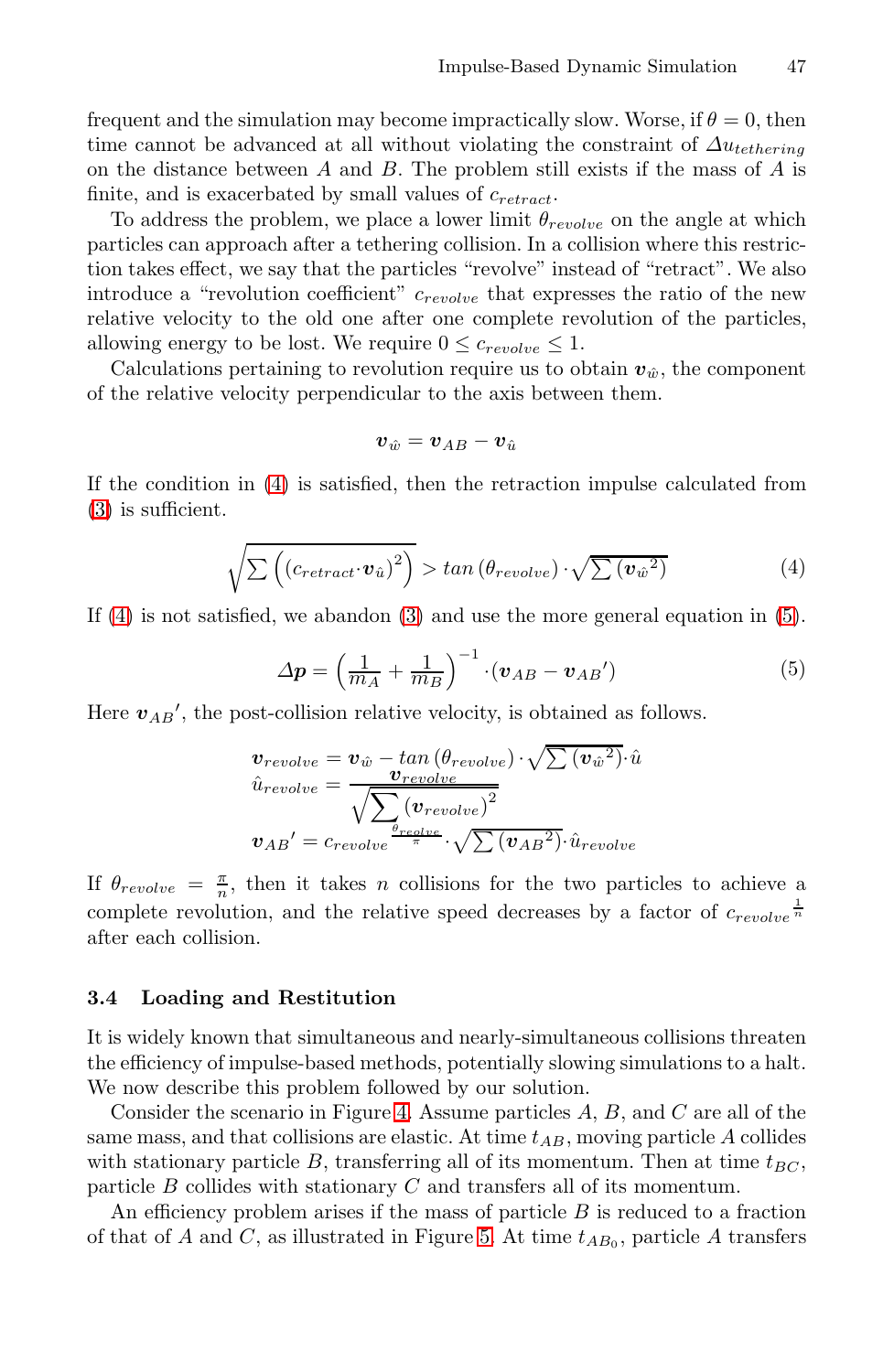<span id="page-9-0"></span>

<span id="page-9-1"></span>**Fig. 4.** A scenario in which 2 collisions occur between three particles of equal mass



**Fig. 5.** The same scenario as in Figure 4, but the center particle is now less massive. Numerous nearly-simultaneous collisions result.

only some of its momentum to B. Particle B rea[che](#page-9-1)s C and rebounds at  $t_{BC_0}$ , then meets  $A$  again at time  $t_{AB_1}$ . Because only a small amount of momentum is transferred in each collision, particle B must rebound back and forth in a sequence of nearly-simultaneous collisions. If the mass of  $B$  is one thousandth that of A and C, roughly 70 elastic collisions occur before enough momentum has been transferred to separate all three particles.

The processing of 70 collisions is in itself a significant computational cost for such a simple scenario, but there are many situations in which the simulation will halt completely. When a simulation was performed with the Figure 5 scenario and a rebounding coefficient of 0.9, the momentum transferred on each collision eventually rounded to zero and the simulation stalled.

We propose a novel approximation that addresses the threat of simultaneous and nearly-simultaneous collisions. The idea is to separate each collision into a loading phase and a restitution phase, and to allow restitution to take place at a later time. When particles collide (the loading phase), they form loaded groups. A "loaded group" acts as a single body with the combined mass of all the particles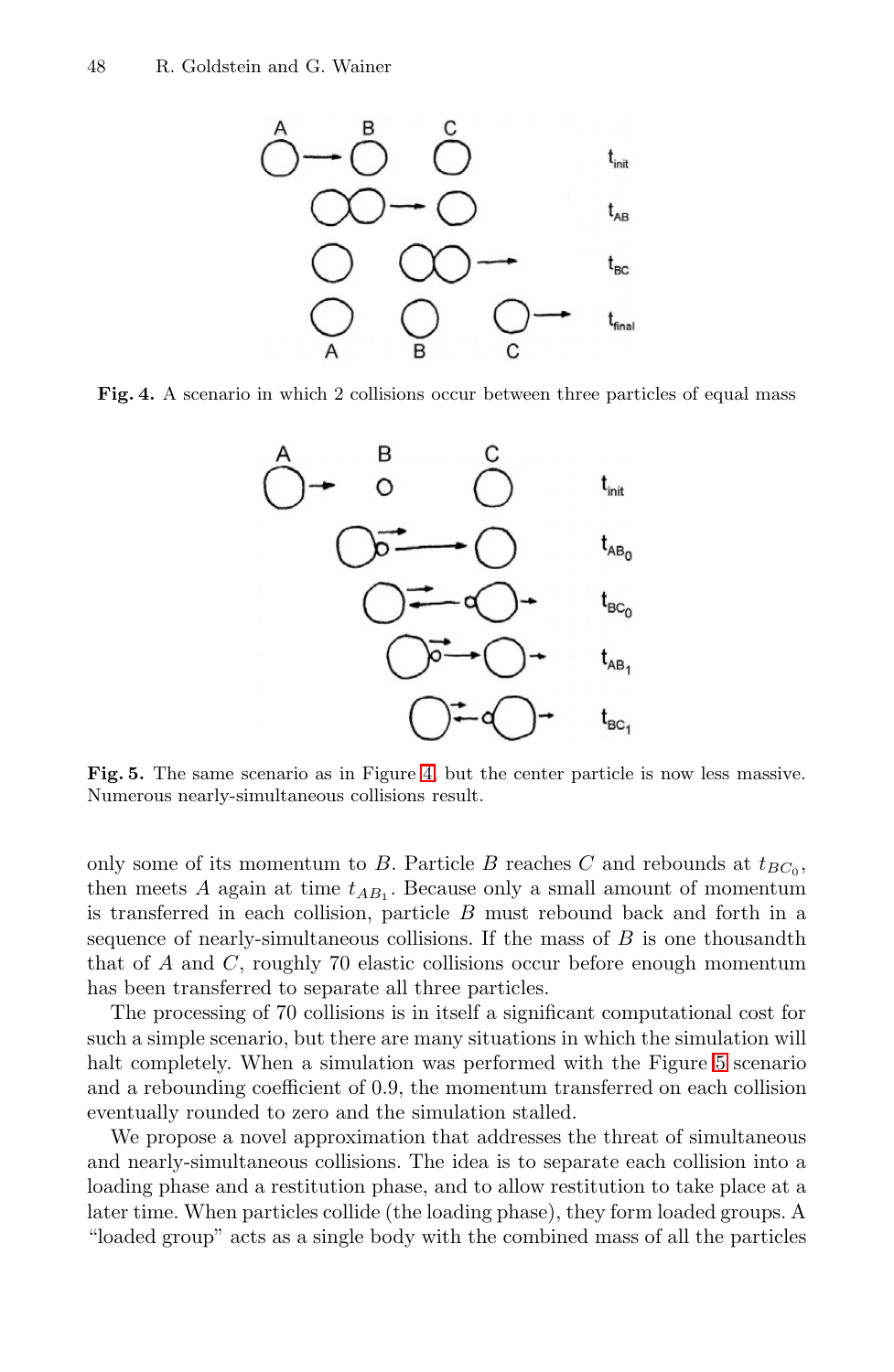in the group. A restitution delay time  $\Delta t_{restrictive}$  is introduced, after which the loaded particles separate (the restitution phase). Loaded particles may remain together longer than  $\Delta t_{restrictive}$  if necessary to ensure that the order in which particles separate is opposite that in which they loaded. Figure 6 illustrates the approximation.



**Fig. 6.** A scenario demonstrating an approximation that addresses the problem of simultaneous and nearly-simultaneous collisions. Particles form loaded groups for durations of Δt*restitute*, during which time they act as single bodies.

At time  $t_{AB}$  in Figure 6, particles A and B collide, form a loaded group, and proceed with matching velocities. Suppose that this loaded group did not encounter any other particle. In that case, at time  $t_{AB} + \Delta t_{restrictive}$ , particles A and B would separate or "restitute". But that does not happen, as at time  $t_{BC}$ while  $A$  and  $B$  are still loaded, they encounter particle  $C$ . The impulse delivered to C depends not on the mass of B, but rather on the mass of A and B added together. It is the temporary accumulation of mass that tends to increase the momentum transferred per collision, and thus reduces the number of collisions.

It is necessary that particles in a loaded group restitute in the opposite order from that in which they loaded. After all three particles form a loaded group at  $t_{BC}$ , particles A and B may no longer separate at time  $t_{AB} + \Delta t_{restrictive}$ . The loaded group remains intact until  $t_{BC} + \Delta t_{restrictive}$  instead, at which point particle  $B$  separates from  $C$ . The result of the  $B-C$  restitution is calculated with the masses of  $A$  and  $B$  still combined. After the  $B-C$  restitution is complete, but also at the simulated time  $t_{BC} + \Delta t_{restrictive}$ , particles A and B finally separate.

Calculations pertaining to loading and restitution are relatively simple. Suppose particle A, in a loaded group with mass  $M_A$ , collides with particle B, in a loaded group with mass  $M_B$ . After loading, which takes place immediately, the new velocity of every particle in both groups is  $v_{load}$ .

$$
\boldsymbol{v}_{load} = \left(1 + \frac{M_B}{M_A}\right)^{-1} \cdot \boldsymbol{v}_A + \left(1 + \frac{M_A}{M_B}\right)^{-1} \cdot \boldsymbol{v}_B
$$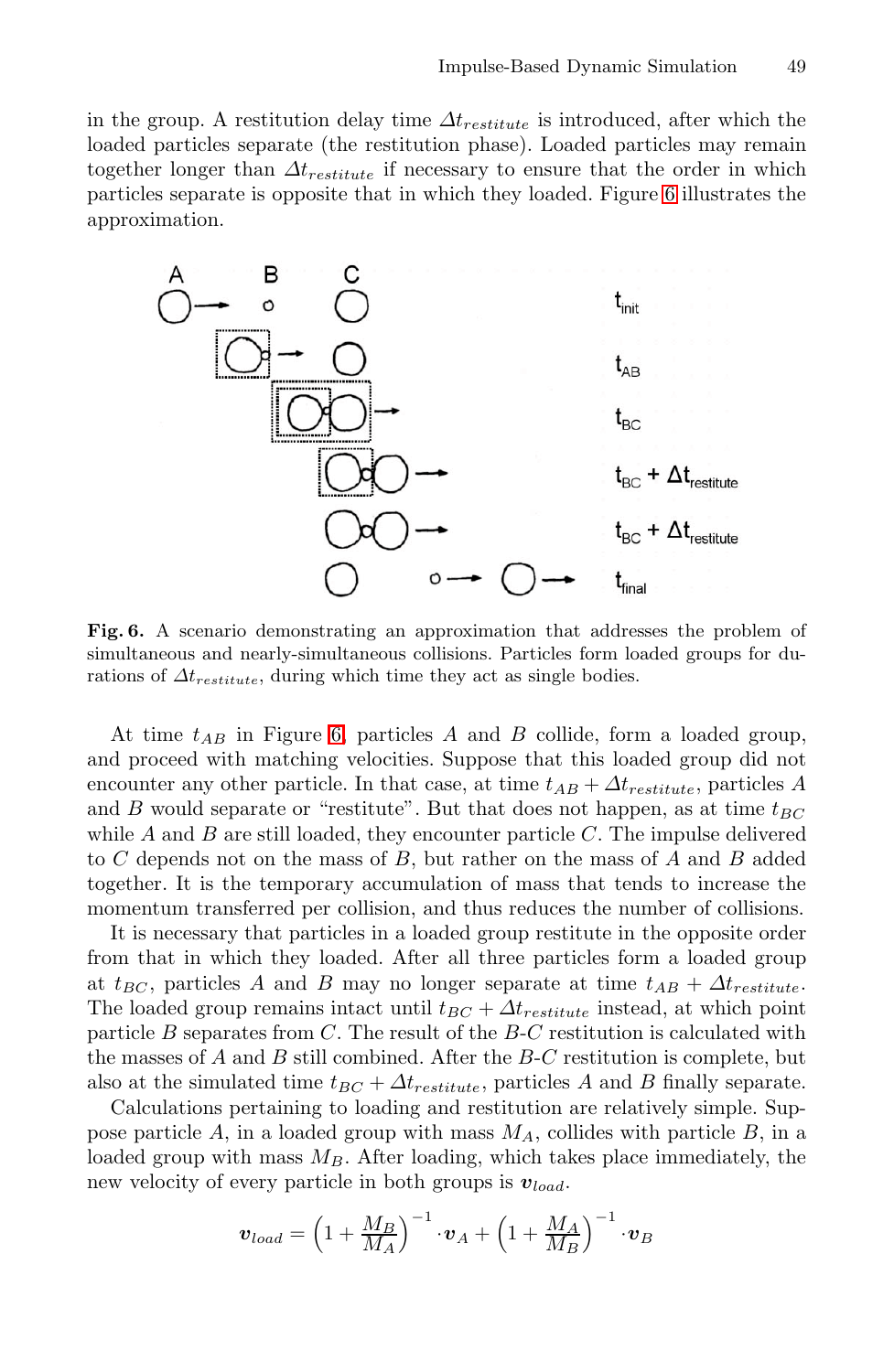At a later time, when the two loaded groups separate in the restitution phase of the collision, an impulse  $\Delta p_{AB}$  is applied between the groups. It value is obtained by taking the impulse calculated from either (3) or (5), and subtracting the impulse that was effectively applied when the velocities where changed to *v*load.

$$
\Delta \mathbf{p}_{AB} = \Delta \mathbf{p} - \left(\frac{1}{M_A} + \frac{1}{M_B}\right)^{-1} \cdot \mathbf{v}_{AB}
$$

The proposed approximation can dramatically reduce the number of collisions in a simulation, even if  $\Delta t_{restrictive}$  is very small. For the scenario involving three particles in a li[ne, w](#page-4-1)ith the [out](#page-8-1)side two particles being a thousand times more massive than the middle particle, the approximation reduced 70 elastic collisions to only four. If  $\Delta t_{resititute} = 0$ , loading and restitution occur back-to-back and the approximation is effectively canceled.

#### **3.5 External Impulses**

The impulses described in Sections 3.1 through 3.4 above arise from interactions between at least two particles. The novelty of the TPS method lies in the fact that these impulses alone are capable of predicting processes of deformation. However, if the particles in a TPS model are influenced by no other factor whatsoever, then one is limited to simulating objects moving deterministically in a gravityfree vacuum. In order to capture Brownian motion, drag forces, and other effects influencing the motion of biological objects, it is necessary to introduce external impulses into a TPS model. An "external impulse" is an instantaneous change in momentum that may be applied to a single particle any point in time during a simulation.

Different methods and models may be used to calculate the timing, the directions, and the magnitudes of external impulses. A realistic TPS model of a biological system may combine external impulses of many different types. We recommend that modelers at least incorporate a type of external impulse we refer to as a "random impulse": a momentum change of randomized magnitude and randomized direction applied to a particle each time a randomized time interval expires. From a practical perspective, random impulses prevent the kinetic energy in a TPS model from converging to zero due to the energy losses associated with particle collisions. From a physical perspective, random impulses may represent Brownian motion, variability in electric potential fields or fluid pressure, or interactions with otherwise unrepresented biological entities.

An external force can be represented by a sequence of external impulses. To incorporate a gravitational acceleration of  $g$ , for example, one may apply downward impulses of magnitude  $m_A \cdot g \cdot \Delta t_q$  to each particle of mass  $m_A$  at regular time intervals of  $\Delta t_q$ . One can also use external impulses to model the drag force exerted on a particle by the surrounding fluid. Suppose that a particle of radius  $r_A$  and velocity  $v_A$  is immersed in a fluid with a dynamic viscosity of  $\mu_{fluid}$  and a velocity of  $v_{fluid}$ . One could approxiate the drag force on the particle using Stoke's law, and apply external impulses of  $6·π·μ_{fluid}·r_A·(\mathbf{v}_{fluid} - \mathbf{v}_A)·\Delta t_d$  at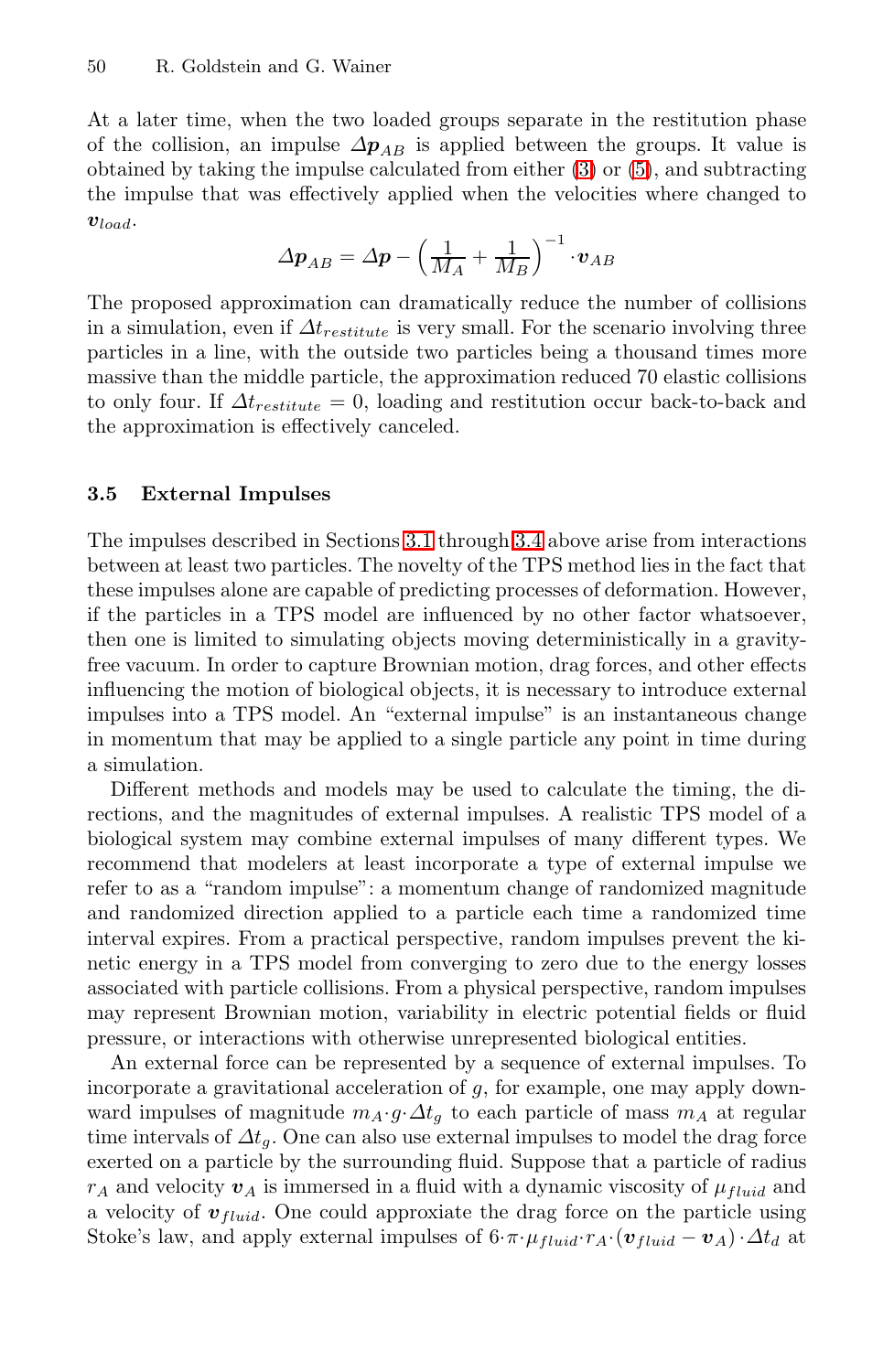time intervals of  $\Delta t_d$ . In small-scale biological models, it would in many instances be reasonable to assume  $v_{fluid}$  to be zero.

When an external impulse  $\Delta p$  is applied to particle of mass  $m_A$  and velocity  $v_A$ , the new velocity  $v_A'$  is calculated as follows.

$$
\boldsymbol{v}_A{}'=\boldsymbol{v}_A+\frac{\Delta p}{m_A}
$$

For the sake of simplicity, we recommend that each external impulse be associated with a single particle, and that  $\Delta p$  be calculated without accounting for surrounding particles that may be temporarily in the same loaded group (see Section 3.4). Once  $\Delta p$  is calculated, then if the particle happens to be in a loaded group of mass  $M_A$ , the velocity of every particle in the group is changed from  $v_{load}$  to  $v_{load}$ '.

$$
\boldsymbol{v}_{load}' = \boldsymbol{v}_{load} + \frac{\Delta p}{M_A}
$$

#### **3.6 Particle Species**

In a TPS model, it is useful to define several distinct species of particles. Certain properties are chosen for each species individually, and certain properties are associated with each combination of two species.

Associated with each species is the mass  $m$  of every particle of that species. We also include several parameters pertaining to the random impulses described in Section 3.5. For each species that we wish to exhibit random motion, we select an average time interval  $\tau_{RI}$  between random impulses. The actual intervals are sampled from an exponential distribution during the simulation. We obtain the magnitude of each impulse from a gamma distribution, which requires a shape parameter  $k_{RI}$  and an average momentum value  $\mu_{RI}$ .

<span id="page-12-0"></span>There are five parameters associated with each pair of species: the blocking distance  $\Delta u_{blocking}$ , the tethering distance  $\Delta u_{tethering}$ , and the coefficients  $c_{rebound}$ ,  $c_{retract}$ , and  $c_{revolve}$ . Suppose there are three species A and B and C, for example. There are then six combinations of two species:  $A-A$ ,  $B-B$ ,  $C-C$ , A-B, B-C, and C-A. Thus we would have a total of 30 parameters. In practice, the selection of most of these parameters turns out to be trivial, for we will likely want most pairs of species to remain untethered. If two A particles cannot become tethered, then the A-A tethering distance is  $\infty$  and the coefficients  $c_{retract}$ and  $c_{revolve}$  are irrelevant. Also, instead of choosing blocking distances for each pair of species, we can choose radii for each individual species and add them together to obtain the blocking distances.

## **4 Tethered Particle System Models**

Here we present TPS models of two types of deformable biological structures: vesicle clusters and membranes.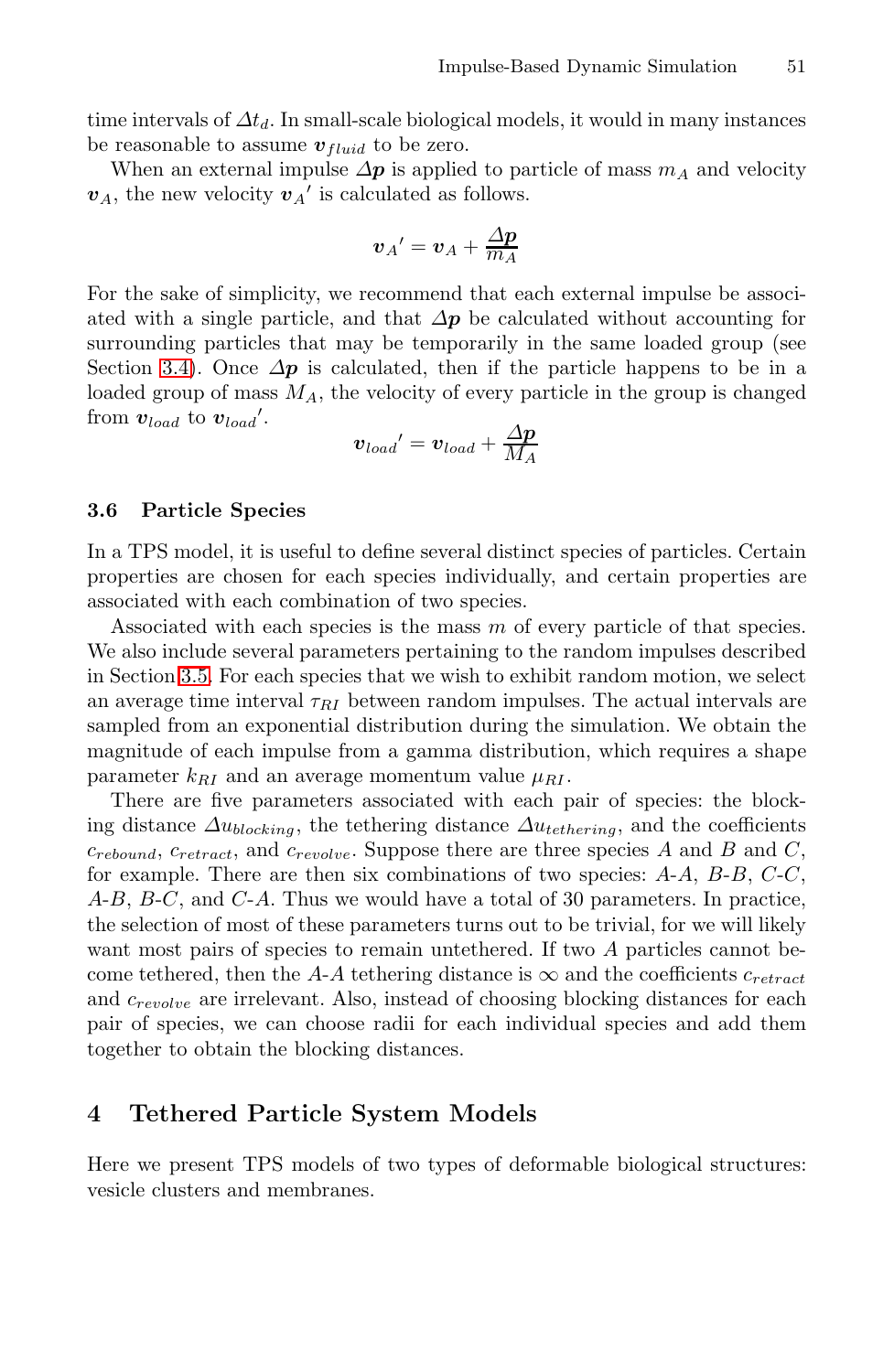### **4.1 Vesicle Clusters**

An action potential, a signal that propagates along the axon of a nerve cell, will ultimately arrive at a presynaptic nerve terminal. Inside this compartment are tens or hundreds of neurotransmitter-containing sacs called synaptic vesicles [17]. These vesicles bind with a certain type of protein, called synapsin, to form clusters. Vesicles can also become docked at the active zone on the membrane of the compartment. When an action potential arrives, these docked vesicles may release neurotransmitters and trigger a[n](#page-13-0) action potential in an adjacent neuron. Our focus in this section is on simulations that capture the dynamics of vesicle clusters as deformable structures, the formation of these clusters, and the manner in which they congregate at the active zone.

<span id="page-13-0"></span>Consider a TPS model consisting of particles of three different species:  $V$ , S, and D. Each V particle represents a vesicle. Synapsins, being dimers, are represented by pairs of tethered  $S$  particles. A  $D$  particle is a docking site, a mobile location in the active zone of the membrane on which a vesicle may become docked. Such a model was used in the simulation of Figure 7, which shows two vesicles (large spheres) surrounded by synapsins (dimers) and docking sites (small spheres). The vesicles are both tethered to opposite ends of a synapsin.



**Fig. 7.** A snapshot of a simulation showing two vesicles (V particles), three synapsins (pairs of S particles) and seven docking sites (D particles)

The tethering of particles is governed by the following rules.

- **–** <sup>A</sup> V particle and another V particle may never be tethered (vesicles do not bind to one another directly).
- **–** An S particle and another S particle may be tethered at the start of a simulation; if they are not tethered at the beginning, they will never become tethered, and if they are initially tethered, they will never detach (an S particle and its tethered counterpart represent one synapsin).
- **–** An S particle and a V particle will become tethered if they collide, if the S particle is not already tethered to a vesicle (at most two vesicles may bind to a two-particle synapsin), and if the V particle is not already tethered to the S particle's counterpart (we do not allow both ends of a synapsin to bind to the same vesicle).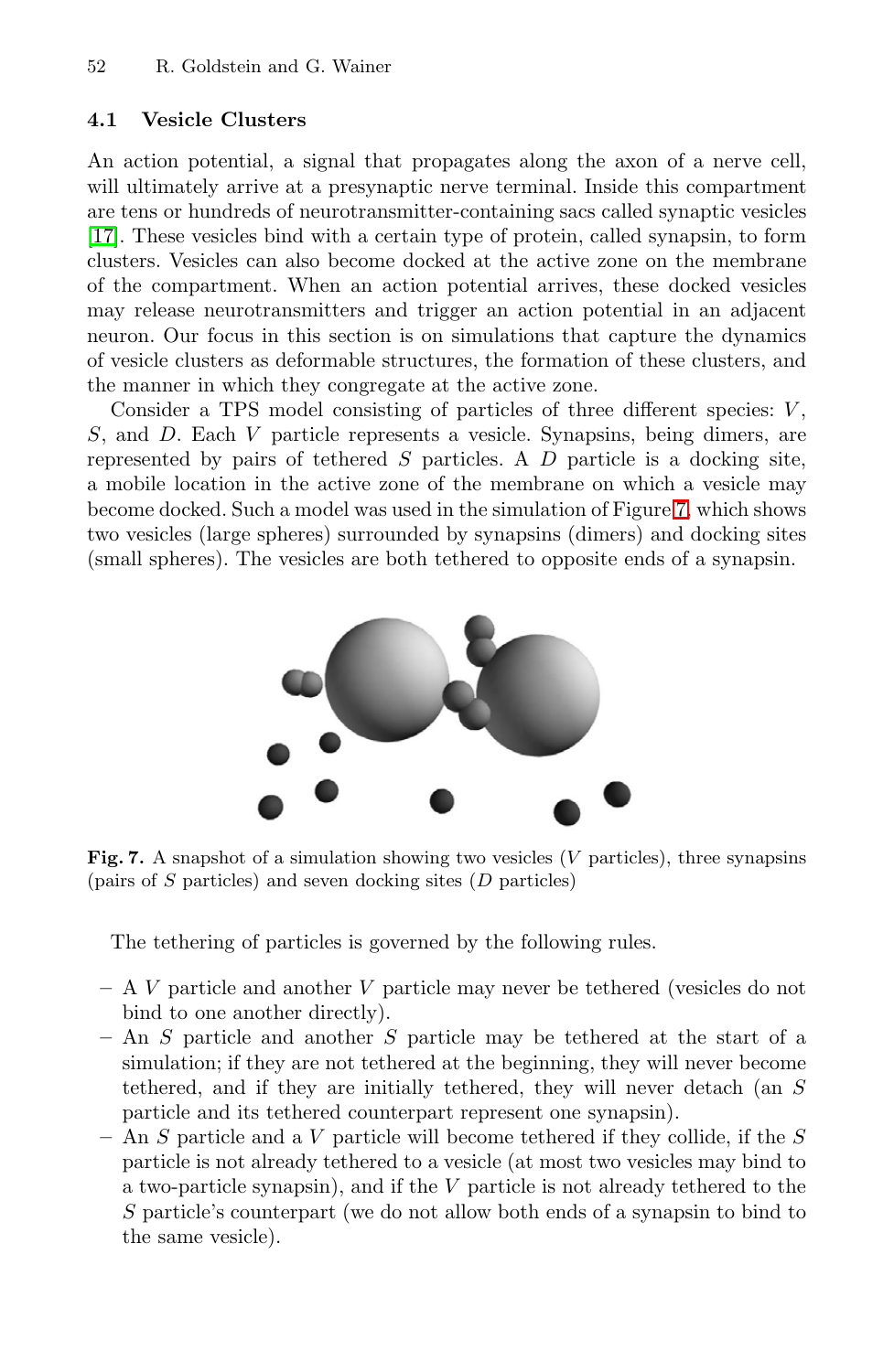- **–** <sup>A</sup> D particle and another D particle may never be tethered.
- **–** <sup>A</sup> D particle and a V particle will become tethered if they collide, if the D particle is not already tethered to another V particle, and if the V particle is not already tethered to another D particle (vesicles and docking sites pair up).
- **–** <sup>A</sup> D particle and an S particle may never be tethered.

Table 1 lists the blocking and tethering distances we selected for  $V, S$ , and  $D$ particles. As indicated in the table, approaching docking site and vesicle particles collide and rebound at 25 nm. If tethered and separating, they retract at 30 nm. The distances are chosen to reflect the sizes of actual structures. The diameter of a vesicle is roughly 40 nm, for example, the value used for the vesicle-vesicle blocking distance. Note that a blocking distance of zero indicates that blocking collisions never occur between those species, whereas a tethering distance of  $\infty$ indicates that tethering collisions never occur.

**Table 1.** Blocking and tethering distances for particles representing vesicles, synapsins, and docking sites

|              |                            | Particle Species Blocking Distance Tethering Distance |
|--------------|----------------------------|-------------------------------------------------------|
| Pair         | $\Delta u_{blocking}$ (nm) | $\Delta u_{tethering}$ (nm)                           |
| V-V          | 40                         | $\infty$                                              |
| $S-S$        | 2.5                        | 7.5                                                   |
| $S-V$        | 22.5                       | 25                                                    |
| $D-D$        | 10                         | $\infty$                                              |
| $D\text{-}V$ | 25                         | 30                                                    |
| $D-S$        |                            | $\infty$                                              |

The masses of  $V$  and  $S$  particles are chosen to be roughly proportional to their volumes, whereas each  $D$  particle is assigned a relatively high mass for its size to account for resistance in the membrane. The rebounding, retraction, and revolution coefficients are selected such that a considerable amount of kinetic energy is lost when vesicles, synapsins, and docking sites collide. Random impulses are applied to all three of these types of particles to maintain a certain level of kinetic energy in the entire system.

In order to model the formation, disruption, and motion of vesicle clusters, it is necessary to constrain the  $V, S$ , and  $D$  particles to a region representing the presynaptic nerve terminal compartment. The simplest way to achieve this is to model the nerve cell membrane as a rigid sphere. This is done by adding two particles to the model, one with species  $M$  and one with species  $Z$ . Both of these particles are given infinite mass, which ensures that they remain stationary. The particle of species  $M$ , representing the membrane, is tethered to all  $V$  (vesicle),  $S$  (synapsin), and  $D$  (docking site) particles.

For the sake of convenience, we introduce the parameter  $r_M$  to approximate the radius of the compartment,  $r_V$  to approximate that of a vesicle, and  $r_S$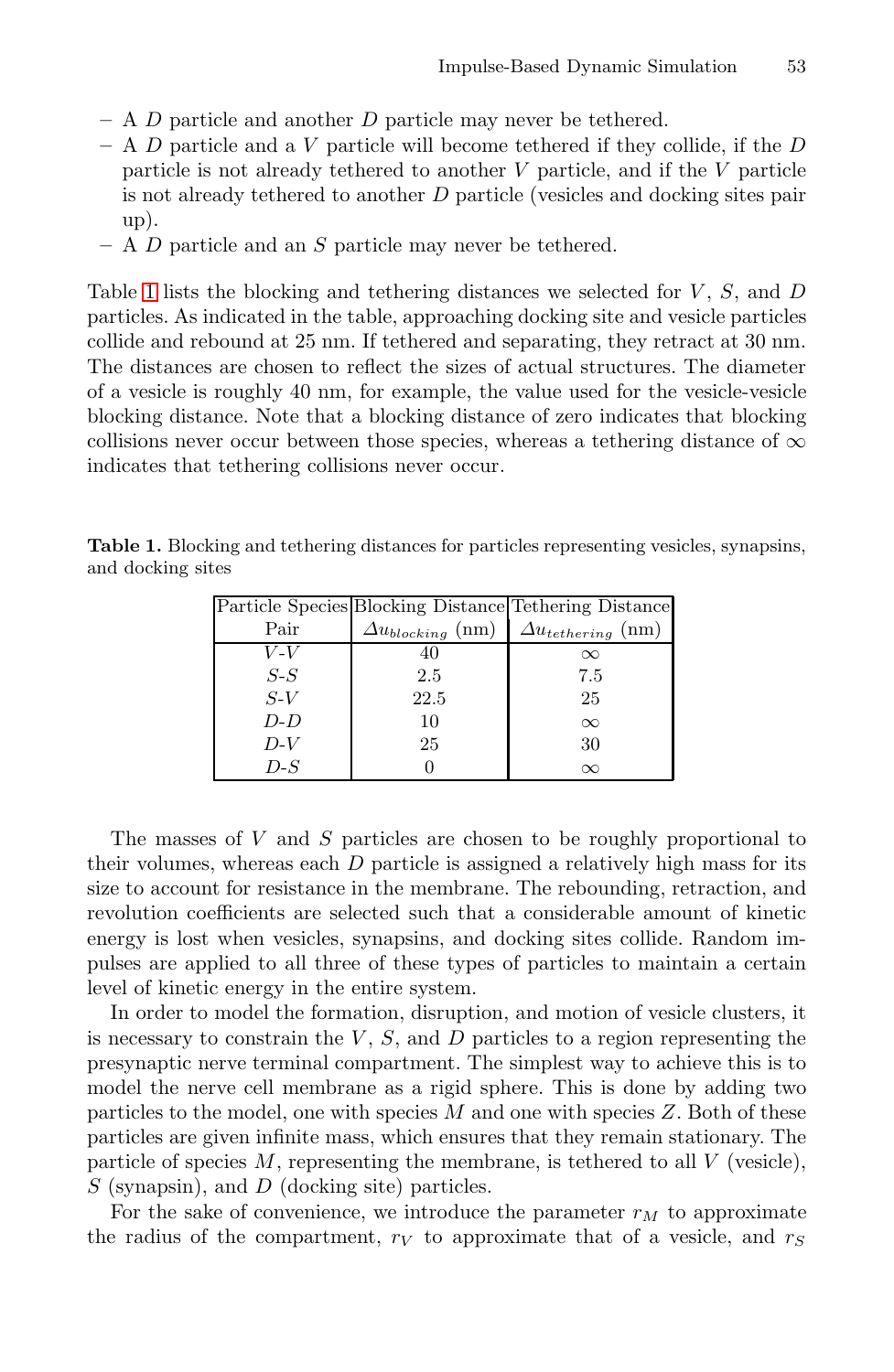<span id="page-15-0"></span>

**Fig. 8.** A diagram illustrating the relationships between five particle species

to approximate the radius of half of a synapsin. As illustrated in Figure 8, an M-V (membrane-vesicle) tethering distance of  $r_M - r_V$  keeps vesicles in the compartment, and an  $M-S$  (membrane-synapsin[\) t](#page-15-0)ethering distance of  $r_M - r_S$ does the same for synapsins. Because vesicles and synapsins move freely within the compartment, the M-V and M-S blocking distances are both zero.

The  $D$  particles, representing docking sites, must be constrained to the spherical surface representing the cell membrane. The M-D blocking and tethering distances are therefore both chosen to be near  $r_M$ , with  $\Delta u_{tethering}$  slightly greater than  $\Delta u_{blocking}$ . Another constraint on the docking sites is that they must all be located in that region of the membrane known as the active zone. Hence, all  $D$  particles are tethered to the  $Z$  particle shown in Figure 8. With the exception of this tethering, the Z particle has no influence on any other particle.

Figure 9 shows four snapshots of a simulation of a presynaptic terminal of a [ne](#page-16-0)rve cell. Vesicles and smaller synapsins move inside the semi-transparent M particle, w[hi](#page-16-0)le docking sites move slowly along the bottom of the membrane. The Z particle that constrains the docking sites is invisible.

Initially, the location of each vesicle and synapsin is randomized within the spherical compartment. None of the vesicles are initially tethered to synapsin. After the simulation begins, the tethering of colliding  $V$  and  $S$  particles leads to the formation of vesicle clusters. These clusters, which begin to take shape in Figures 9b, and 9c, grow fewer in number but larger in size as the simulation progresses. The tethering of  $V$  and  $D$  particles constrains some of these clusters to the membrane. In Figure 9d, all of the vesicles have gathered in a single cluster at the active zone. Synaptic vesicles are typically observed in similar membrane-bound clusters in real presynaptic nerve terminals.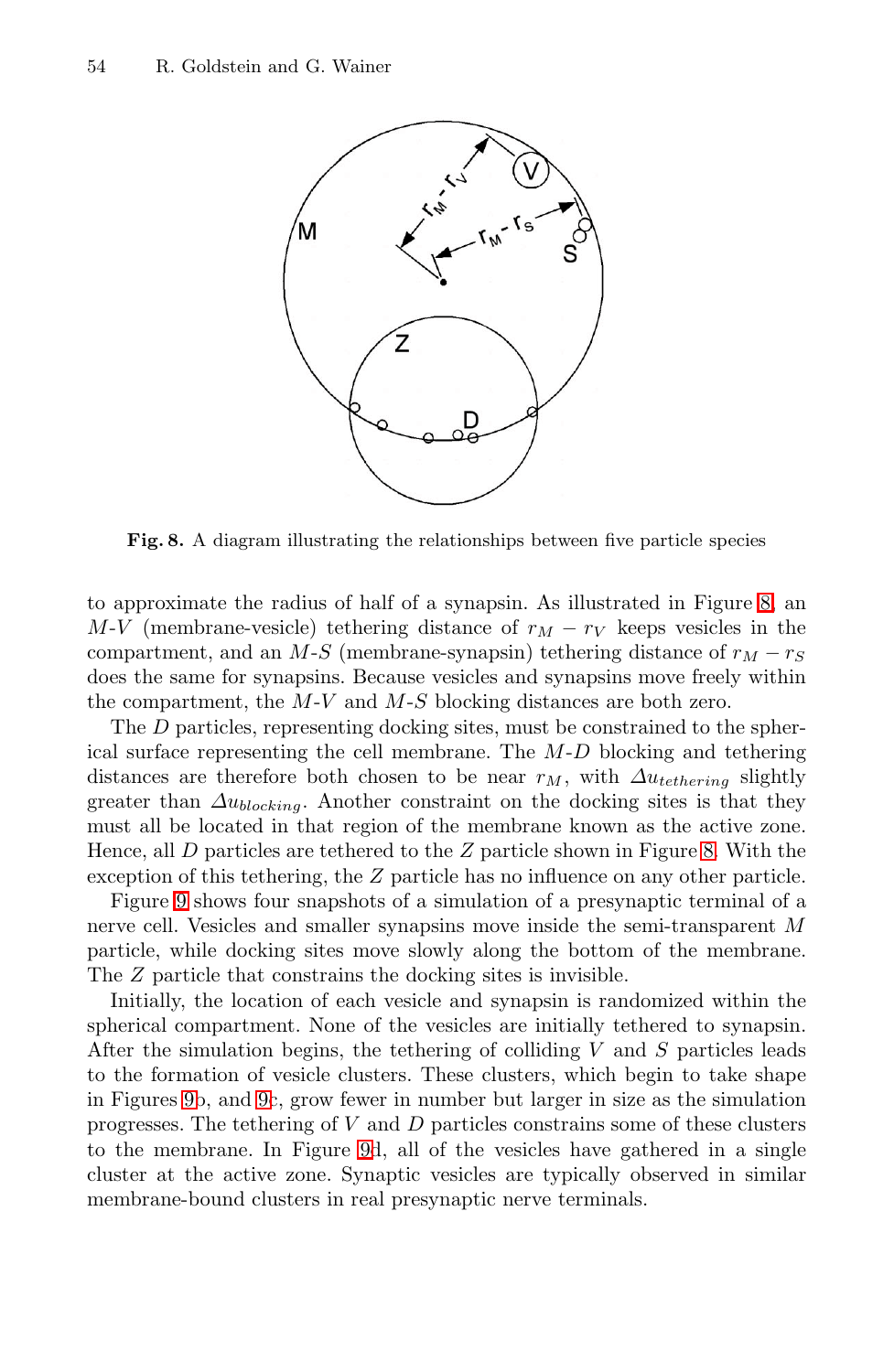<span id="page-16-0"></span>

**Fig. 9.** Snapshots of a simulation of a presynaptic nerve terminal with a rigid spherical membrane. With a rand[om](#page-16-0)ized initial distribution, vesicles form clusters that eventually congregate at the active zone at the bottom of the membrane.

Experimental results presented in [4] suggest that synapsin helps to maintain a number of vesicles in the vicinity of the active zone, which in turn increases the chance that a sequence of action potentials will be transmitted from one neuron to the next. Dr. James J. Cheetham, a biologist at Carleton University, uses TPS models like the one in Figure 9 to investigate this theory. By performing numerous simulations with different numbers of vesicles and synapsins, the availablility of vesicles at the active zone can be quantified as a function of synapsin concentration. The research involves an iterative process in which the TPS model is repeatedly improved, and successive sets of simulation results are compared with experimental data. One improvement made to date is the inclusion of action potentials, which cause certain tethered vesicles and synapsins to separate from one another over a period of time. New vesicle-synapsin bonds form after each action potential subsides.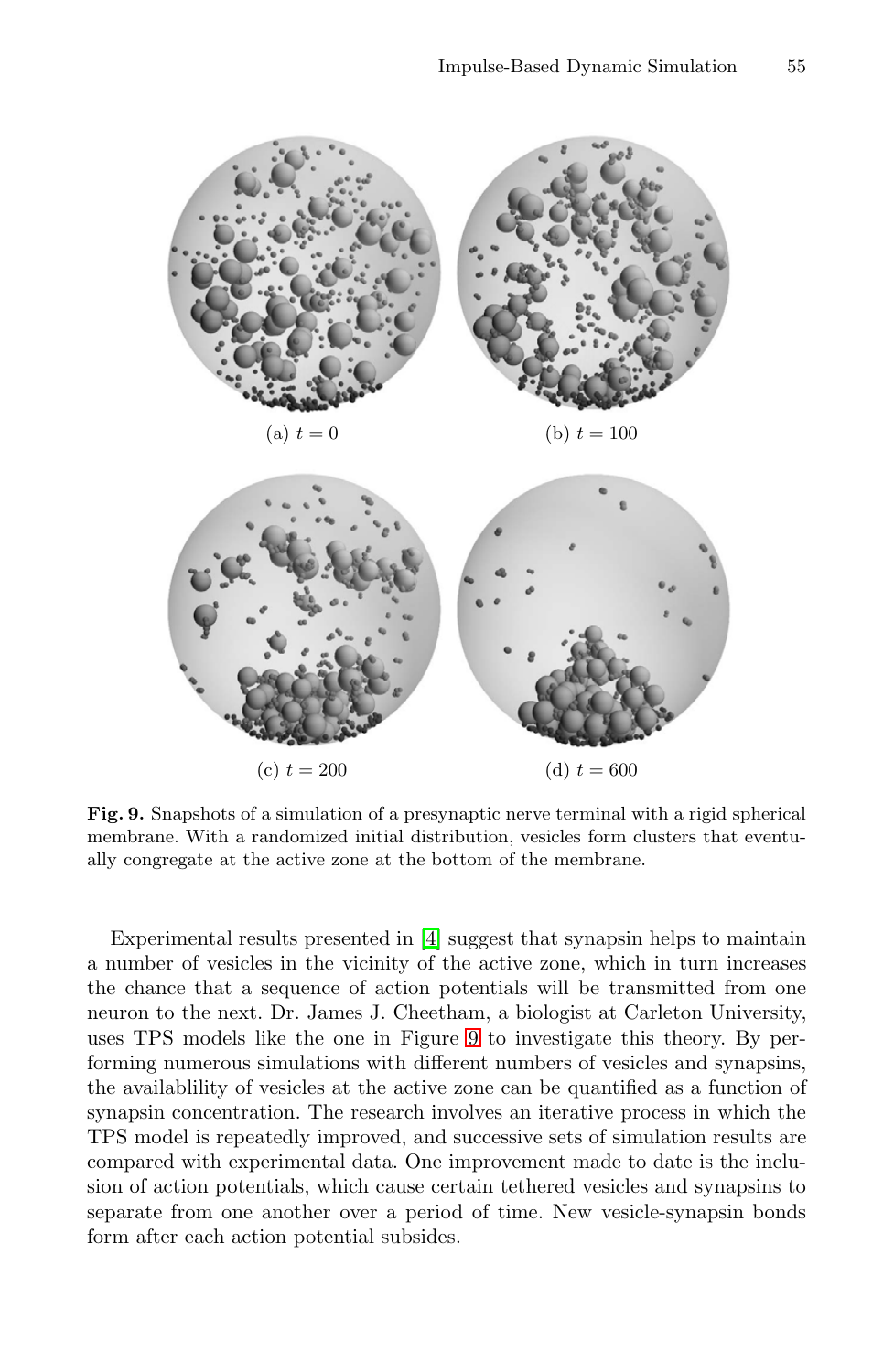#### <span id="page-17-0"></span>**4.2 Deformable Membranes**

Although the rigid spherical membrane of Section 4.1 is likely adequate for a number of investigations involving vesicle clusters, the representation of deformable membranes may help capture the dynamics of a presynaptic nerve terminal on a larger scale. Deformable membranes may also prove useful for models of entire nerve cells, networks of nerve cells, tissues, blood vessels, and possibly even large organs.

A simple way to represent a membrane with a TPS is illustrated in Figure 10. Particles are positioned on a surface, and each particle is tethered the nearest neighboring particles. To avoid excessively-sharp folds and other anomalous features, a membrane should have at least two layers; that is, there should be two or more parallel surfaces of particles, and corresponding particles on adjacent surfaces should be tethered together.



**Fig. 10.** An illustration of how deformable membranes may be represented. Dots are particles, and lines indicate pairs of tethered particles.

Particles on a membrane surface need not be coplanar, and need not be arranged in the triangular grid pattern shown in Figure [10.](#page-18-0) One alternative is demonstrated in Figure 11a, which shows an initially spherical membrane deforming in response to an impact with an initially downward-moving particle. The particles in the membrane were arranged in two concentric icosahedral grids, each constructed by iteratively interpolating the edges of a 20-sided regular polyhedron. In Figure 11b, this deformable icosahedral structure is used as a nerve cell membrane enclosing a presynaptic compartment. The membrane is coerced into a pear-like shape through the selection of initial particle velocities.

Several challenges can be identified by observing the results of the Figure 11b simulation. First, the edges of the underlying 20-sided polyhedron tend to protrude from the membrane as it deforms. A more random distribution of particles would reduce this effect. Another challenge pertains to resolution. The nerve cell membrane in the figure is too thick, but reducing its width would require greater numbers of particles and computations. Because intracellular fluids are essentially incompressible, maintaining the interior volume of a closed deformable membrane in a TPS model is yet another challenge. It might be possible to correct a changing interior volume at regular time intervals using external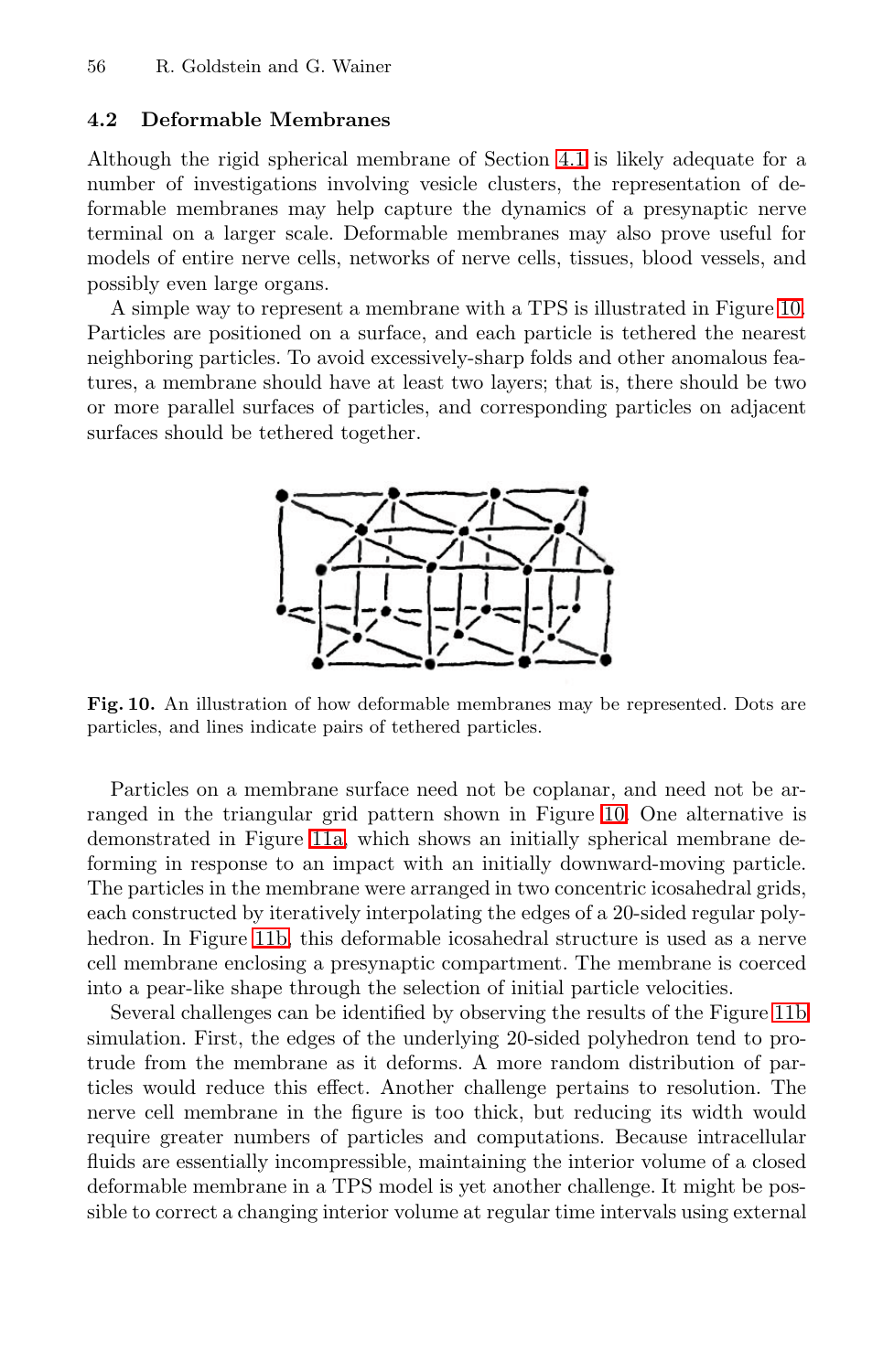<span id="page-18-0"></span>

Fig. 11. On the left, an initially-spherical deformable membrane suffers an impact. On the right, a presynaptic nerve terminal is simulated with the same deformable membrane. The front half of the membrane is not shown in either snapshot, and the outer membrane layer is not shown on the right.

impulses, though the [calc](#page-19-1)ulation of those impulses would require the use of a fluid dynamics algorithm in conjunction with the TPS.

Figure 12 shows an effort to simul[ate](#page-19-1) a square biological membrane or soft tissue [clam](#page-19-1)ped along two opposing edges. The membrane has two layers of particles, and each particle on the inside is tethered to the four adjacent particles in the same layer and one particle in the opposite layer. All particles along the two clamped edges are assigned a mass of  $\infty$  and an initially-zero velocity, rendering them immobile.

Gravity is incorporated in the Figure 12 model via downward external impulses applied to each mobile particle at regular time intervals. As a result of the[se i](#page-19-1)mpulses, the initially flat membrane in Figure 12a is starting to sag in Figur[e 12](#page-19-1)b. In Figure 12c the membrane exhibits a wave-like pattern as it responds to internal tethering collisions triggered by the initial fall. Small nondeterministic ripples appear in the membrane as [a co](#page-19-1)nsequence of two sources of randomness; the order in which particles receive gravitational impulses is randomized, as is the order in which simultaneous collisions are resolved. The gravity-induced waves have mostly subsided after 48 time units, as shown in Figure 12e. Shortly after, a falling particle impacts the membrane and produces the small ridge in Figure 12f.

The simulation of Fi[gure](#page-19-1) 12 reveals a case for which th[e](#page-19-1) [T](#page-19-1)PS method should not be used: a structure composed of numerous tethered particles subject to sustained opposing external forces. The opposing forces in the Figure 12 model include the downward force of gravity and the upward reaction force acting on the membrane along the stationary edges. While a macroscopic soft tissue will lengthen as the applied force increases, a TPS deformable membrane will reach its maximum length and stop stretching. If, for whatever reason, the force of gravity were to increase by an order of magnitude, the membrane in Figure 12 would sag faster but no further. The Figure 12 simulation is also computationally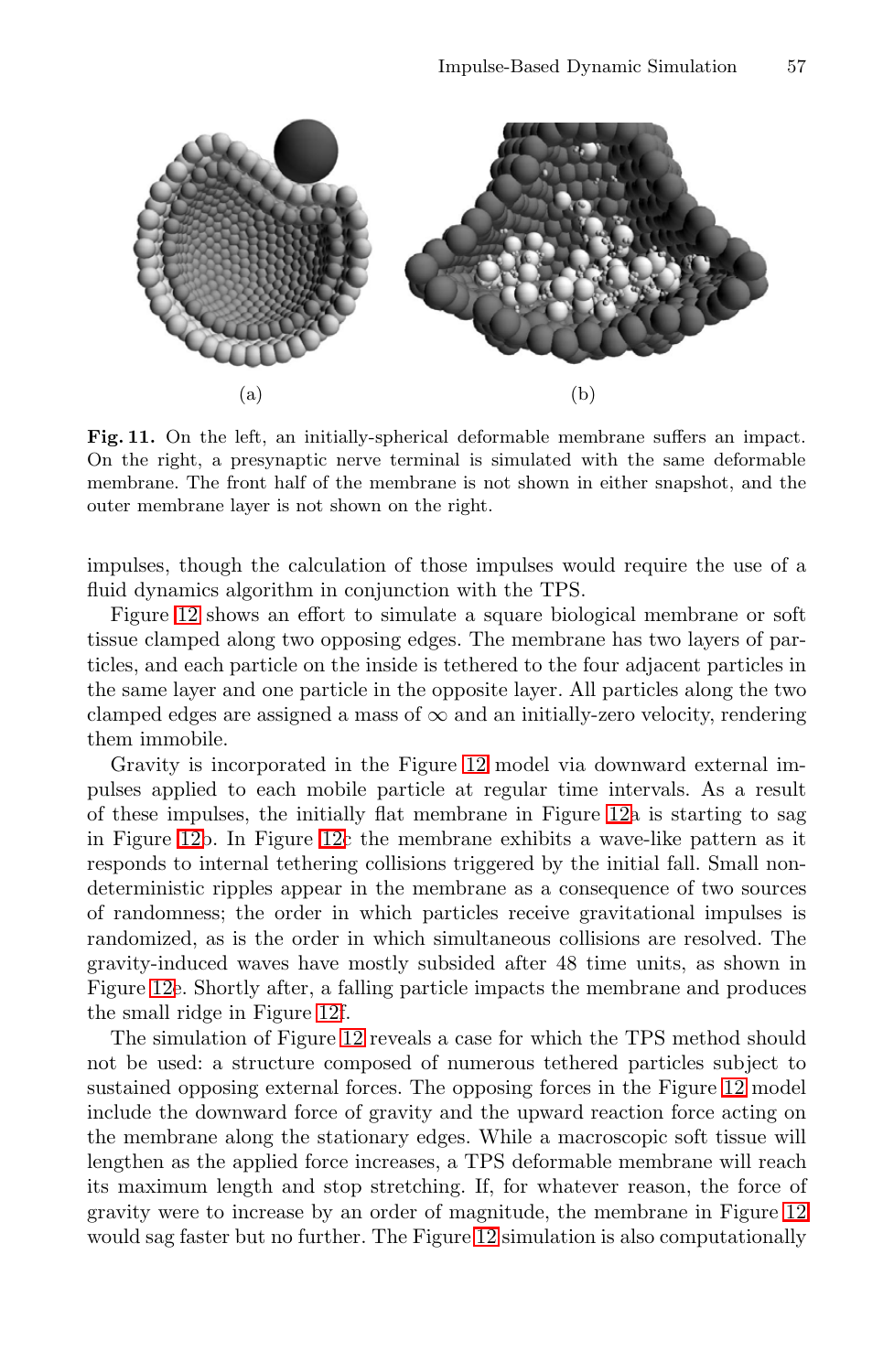<span id="page-19-1"></span>

<span id="page-19-0"></span>**Fig. 12.** A square membrane clamped along two edges responds first to gravity, then to an impact with a projectile. Note that the projectile is moving upwards in Figures 12a, 12b, and 12c, then downwards in 12d and 12e. In 12f, it is moving up after colliding with the membrane.

inefficient. After the membrane has sagged, many pairs of particles remain near or at their tethering distances. These stable contacts [cau](#page-21-4)se collisions to occur at an extremely high rate, slowing the simulation to a crawl.

## **5 Conclusion**

The TPS method described and demonstrated in this paper provides convincing evidence that impulse-based methods can be used to simulate the dynamics of deformable structures. The new method is very similar to that of [14], yet contrad[icts](#page-17-0) the assertion that such impulse-based methods require models to be comprised of only rigid bodies. The TPS requires only analytic calculations, alleviates the need for regular time intervals, and is particularly promising for simulations of small-scale self-assembling deformable biological structures. External impulses may be added to a TPS model to produce random motion, to apply drag forces, or to account for other factors influencing the dynamics of biological objects. We have demonstrated the application of the TPS to vesicle clusters and membranes.

As mentioned in Section 4.2, the method as currently defined does not appear to be useful for models of complex macroscopic structures subject to sustained and opposing external forces. The simulation of a clamped membrane subject to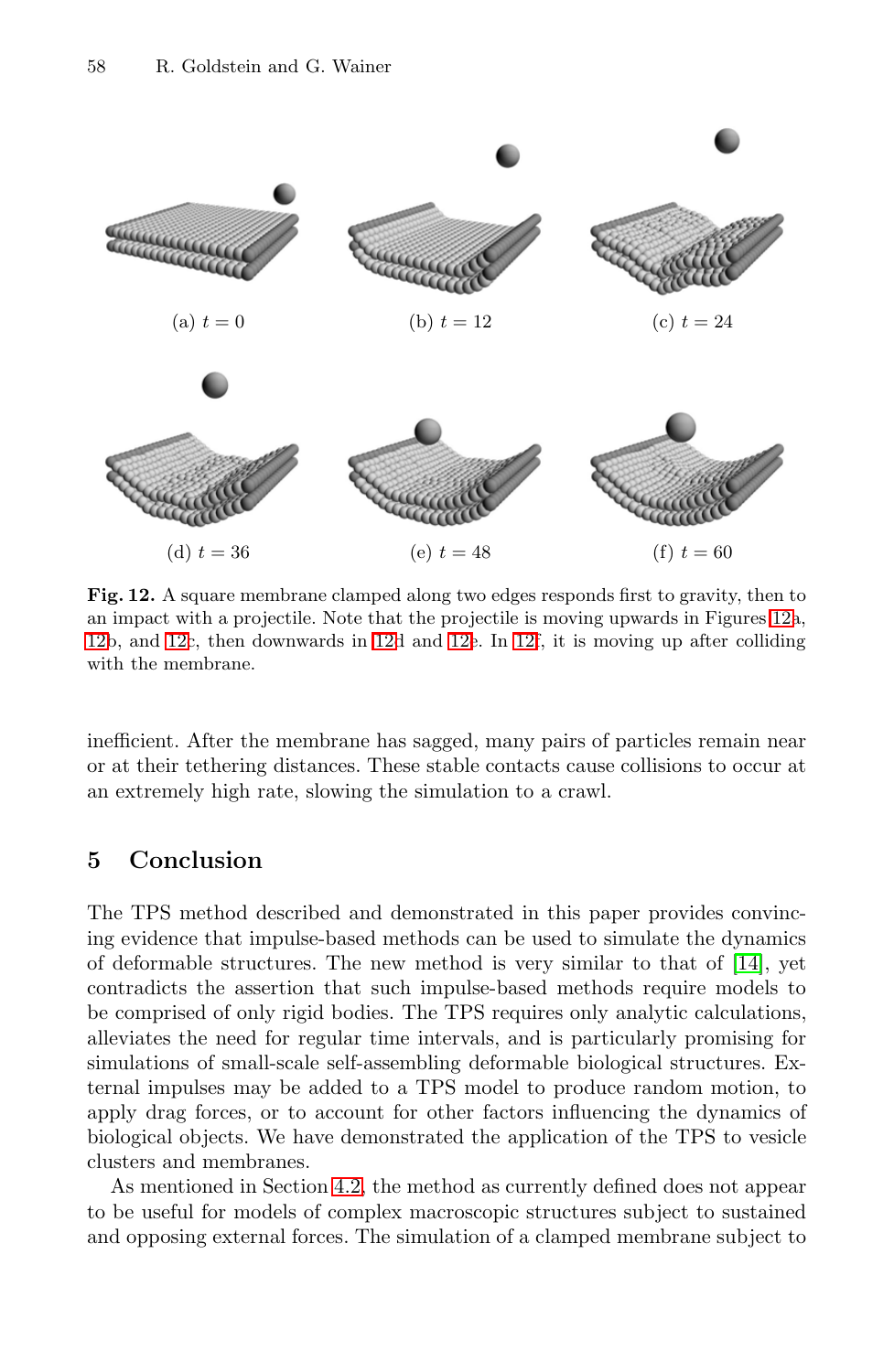gravity, shown in Section 4.2's Figure 12, is a good example of an application requiring either an alternative method, or perhaps some future enhanced version of the TPS. In the case of small-scale self-assembling biological structures subject to r[an](#page-21-9)dom motion, like the [ves](#page-2-0)icle clusters of Figure 9, stable contacts are far less li[ke](#page-20-2)l[y t](#page-21-9)o pose a problem.

A detailed comparison of the TPS with alternative dynamic simulation methods remains important future work. Here we speculate that the FEM would be difficult [to](#page-20-2) [ap](#page-21-9)ply to small-scale self-assembling biological structures, as rapid deformation and re-structuring would require frequent re-calculation of mass and stiffness matrices. Mass-spring-damper systems suffer from the threat of instability, t[ho](#page-20-2)u[gh](#page-21-9) it is possible to address this problem with constraints as done in the method of [2] and [6]. Recall from Section 2.2 that, although it is described as "impulse-based", the [2]/[6] method requires new trajectories to be computed for each node in a deformable structure at regular time intervals. The TPS simulates deformation with impulses applied not at regular intervals, but rather in response to collisions. The [2]/[6] method seems to be the more computationally efficient, as the number of collisions in a TPS simulation can be extremely high. The TPS is appealing in that all calculations are analytic; there is no need for the iterative algorithm of [2]/[6] that repeatedly re-calculates trajectories until all constraints are satisfied within an arbitrary tolerance level.

Impulse-based methods like the TPS are compelling in large part because they alleviate the need to choose regular time intervals. In the case of a biological system, the selection of an appropriate time interval would be complicated by the fact that interacting biological entities may differ in size and momentum by many orders of magnitude. A suitable interval for one entity may be too large or too small for another.

## <span id="page-20-0"></span>**Acknowledgments**

<span id="page-20-2"></span>We thank Dr. James J. Cheetham, from the Department of Biology at Carleton University, for providing expertise in the biology of presynaptic nerve terminals and numerous suggestions on how to model them.

## <span id="page-20-1"></span>**References**

- 1. Baraff, D.: Analytical Methods for Dynamic Simulation of Non-penetrating Rigid Bodies. Computer Graphics 23(3), 223–232 (1989)
- 2. Bender, J., Bayer, D.: Impulse-based simulation of inextensible cloth. In: Proceedings of The International Conference on Computer Graphics and Visualization (IADIS), Amsterdam, Netherlands (2008)
- 3. Brown, J., Sorkin, S., Bruyns, C., Latombe, J.-C., Stephanides, M., Montgomery, K.: Real-time simulation of deformable objects: Tools and application. Computer Animation, 228–236 (2001)
- 4. Camilli, P.D.: Keeping synapses up to speed. Nature 375, 450–451 (1995)
- 5. Conti, F., Khatib, O., Baur, C.: Interactive rendering of deformable objects based on a filling sphere modeling approach. In: Proceedings of the IEEE International Conference on Robotics and Automation (ICRA), Taipei, Taiwan (2003)